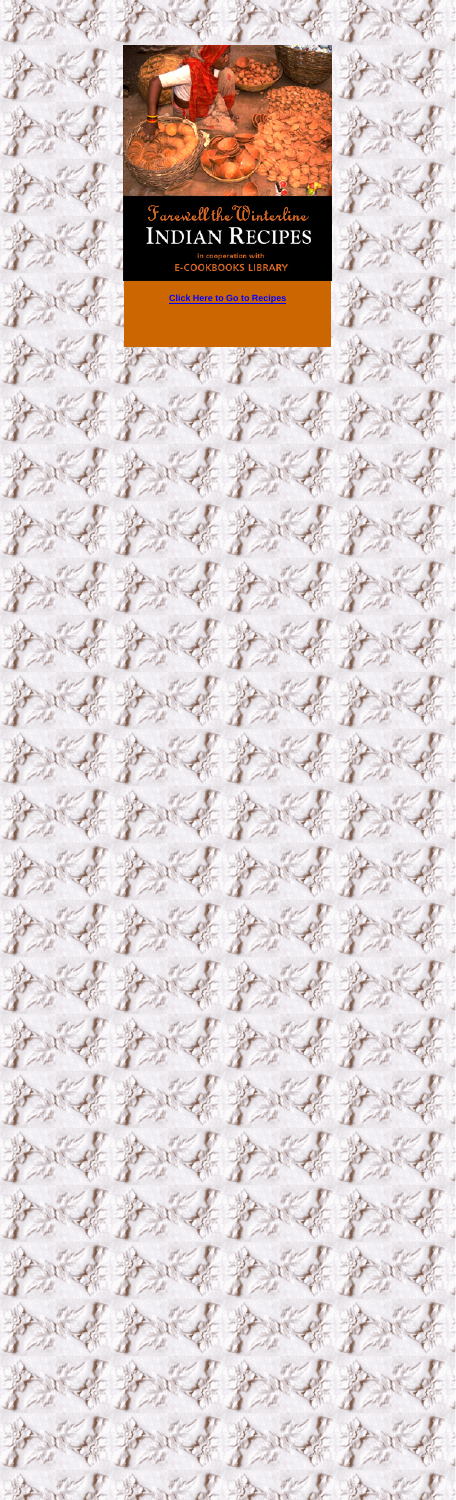<span id="page-1-0"></span>



## Savor our FREE Indian Recipes Cookbook!

You're welcome to use and print this book - as you like for personal, non-commercial, purposes.

Share the book or favorite recipes with family and friends via email or by making printed copies for them. ENJOY!

**This Cookbook is an international cultural collaboration from [Farewell The Winterline.com](http://www.farewellthewinterline.com/) and [E-Cookbooks.net](http://www.e-cookbooks.net/elibrary/)**



### **"Farewell The Winterline" FREE bi-monthly Email Newsletter**

*Personal Stories & Recollections from people who've lived or are living in India &*  **Pakistan,** along with readers' recipes, thoughtful articles, resources for those interested in writing their own autobiographies, and more.

**[Click here to Subscribe](http://www.greyvisual.com/winterline/newsletter/subscribefromAcroCookbook.html)**

**Living in the ancient cultures of the Indian subcontinent**, one walks in the footsteps of great saints and world conquerors...

Stanley Brush, a marvelous story-teller, weaves the historical & cultural context into the fabric of his tale. His unusual upbringing in India is described in an engaging, conversational style sparked with a twist of wry wit.

> Visit the **"Farewell The Winterline" Book** Website with Chapter Excerpts, Photos & Maps: **[http://www.farewellthewinterline.com](http://www.farewellthewinterline.com/)**

> > *Receive Delicious Recipes in Your Email...FREE!*

Subscribe to the **VJJE Recipe Weekly** and try new recipes each week. It's FUN!

**[Click here to Subscribe](mailto:subscribe@e-cookbooks.net?subject=SubscribE)**

Browse our collection of **100,000 International Recipes** as well as the Culinary Education Center and Wine Cellaret.

> Or visit E-Cookbooks Website at: **http://www.e**−**[cookbooks.net/elibrary/](http://www.e-cookbooks.net/elibrary/)**

**Pass along this e**−**cookbook to a friend ... Show them you have good taste!** 

# **[Go to the RECIPES!](#page-2-0)** >>>

Copyright© 2002 by e−cookbooks.net and Chipkali Creations, All Rights Reserved. e−cookbooks.net is a Division of VJJE Publishing Co. 9121 Riverside Road Clay, NY 13041

[Table of Contents](#page-2-0)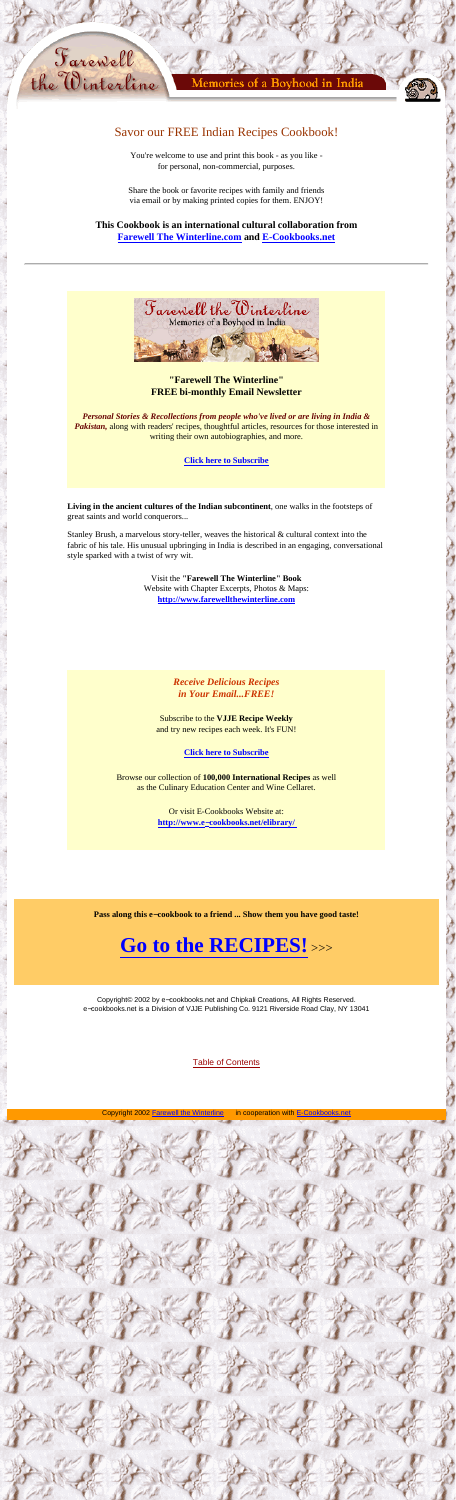

# Table of Contents

| Alu Began                       | $\overline{5}$   | Kalakand                         | 25               |
|---------------------------------|------------------|----------------------------------|------------------|
| <b>Bhakari</b>                  | $\underline{6}$  | Lamb Braised in Yogurt and Cream | $\overline{26}$  |
| <b>Bhel Puri</b>                | $\overline{1}$   | <b>Mango Chutney</b>             | 27               |
| <b>Bhindi Dopeaza</b>           | 8                | <b>Masala Parathas</b>           | 28               |
| <b>Butter Chicken</b>           | $\overline{9}$   | Masoor Dhal & Onions             | 29               |
| <b>Carrot Pudding</b>           | <u>10</u>        | <b>Naan</b>                      | $\underline{30}$ |
| <b>Cauliflower Soup</b>         | 11               | <b>Okra Curry</b>                | 31               |
| <b>Cheela Tomato</b>            | 12               | Onion, Tomato & Cucumber Raita   | 32               |
| <b>Chickpea Curry</b>           | <u>13</u>        | <b>Paneer Cheese</b>             | <u>33</u>        |
| <b>Chicken Tikka</b>            | 14               | Peas Pulao                       | $\overline{34}$  |
| <b>Chicken Curry</b>            | 15               | Poha                             | 35               |
| <b>Cilantro Chutney</b>         | <u>16</u>        | <b>Prawn Patia</b>               | $\frac{36}{5}$   |
| <b>Deep Fried Indian Pastry</b> | 17 <sub>1</sub>  | <b>Rice Pudding</b>              | 37               |
| Ekoori                          | <u>18</u>        | <b>Saffron Pilaf</b>             | $\frac{38}{5}$   |
| <b>Fish Curry with Mustard</b>  | <u>19</u>        | <b>ShrimpCurry</b>               | $\underline{39}$ |
| <b>Fried Bread Puffs</b>        | $\overline{20}$  | <b>Silken Chicken</b>            | $\overline{40}$  |
| Ghee                            | $\underline{21}$ | <b>Tandoori Chicken</b>          | $\underline{41}$ |
| <b>Green Moong Dhal</b>         | 22               | <b>Tomato Chutney</b>            | 42               |
| <b>Green Beans</b>              | 23               | <b>Yogurt Mint Drink</b>         | 43               |
| <b>Gulab Jamun</b>              | 24               |                                  |                  |



<span id="page-2-0"></span>Farewell

Check Out Our **[Greeting Card Designs](http://www.greyvisual.com/stores/FTWstore/Cards/CardCatalog.htm)** at the Farewell the Winterline Store **Brahma Bulls Folk Art Card** 



Woodstock School Lyre Tree Quilt



Bandarpunch Peak in the Garwahl Himalayas

### [< Prev](#page-1-0) [Next >](#page-3-0)

#### [Table of Contents](#page-2-0)

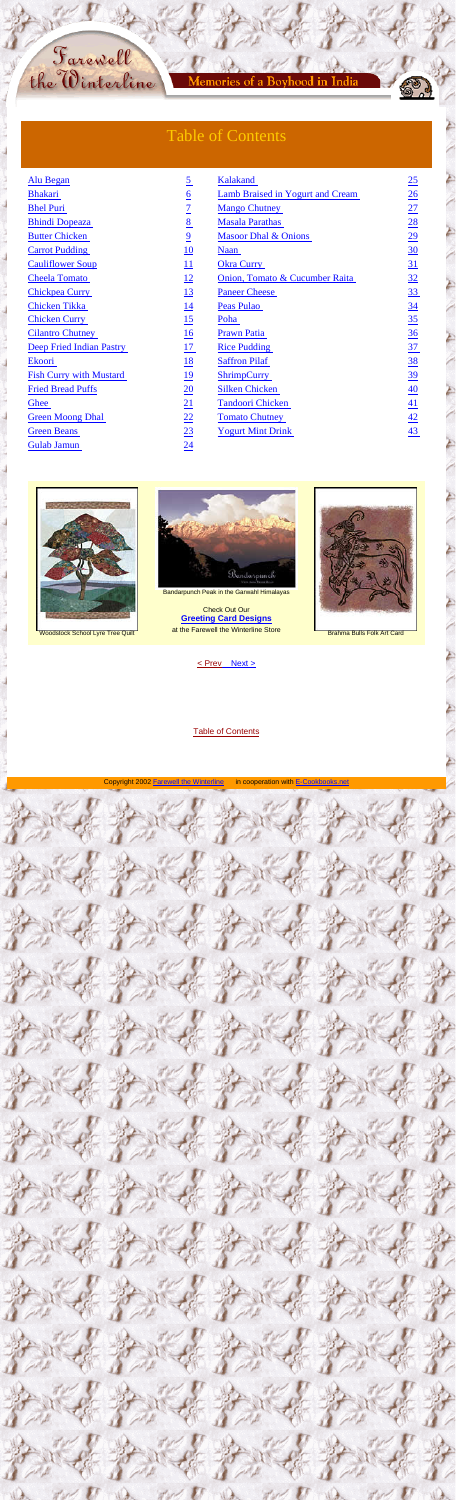<span id="page-3-0"></span>



### **Alu Began**

1 lb. potatoes (alu) 1 lb. eggplant (began) 2 medium onions, chopped 1/4 tablespoon ginger paste or powder 1/4 teaspoon garlic paste or powder 2 medium tomatoes 1/4 teaspoon cumin powder 1/4 teaspoon turmeric powder 1/4 teaspoon coriander powder Salt to taste 3 tablespoon oil 1/2 cup chopped cilantro

Cut potatoes, eggplant and tomatoes in small cubes. Heat the oil in a pan. Fry the onion for 1 minute. Add garlic, ginger, cumin, turmeric and coriander; mix together for 2 minutes. Add potato and eggplant, and cook for 13 to 15 minutes. Add tomato, and cook for 3 minutes. Sprinkle with cilantro. Serve hot with nan, pita bread or rice.



[Chapter 1- Farewell the Winterline](http://www.greyvisual.com/winterline/Contents/Chap1/chap1.html)

**A 5-month-old Stanley held high in the arms, close to the loving face of my first ayah, Marrimma.**

She was a family servant from the Telugu speaking region of south India.

A family anecdote recalled the awestruck remark by a now-forgotten relative who, upon seeing this picture for the first time, remarked about how much Helen (my mother) had changed!



[< Prev](#page-2-0) [Next >](#page-4-0)

[Table of Contents](#page-2-0)

Copyright 2002 [Farewell the Winterline](http://www.farewellthewinterline.com/) in cooperation with E-Cook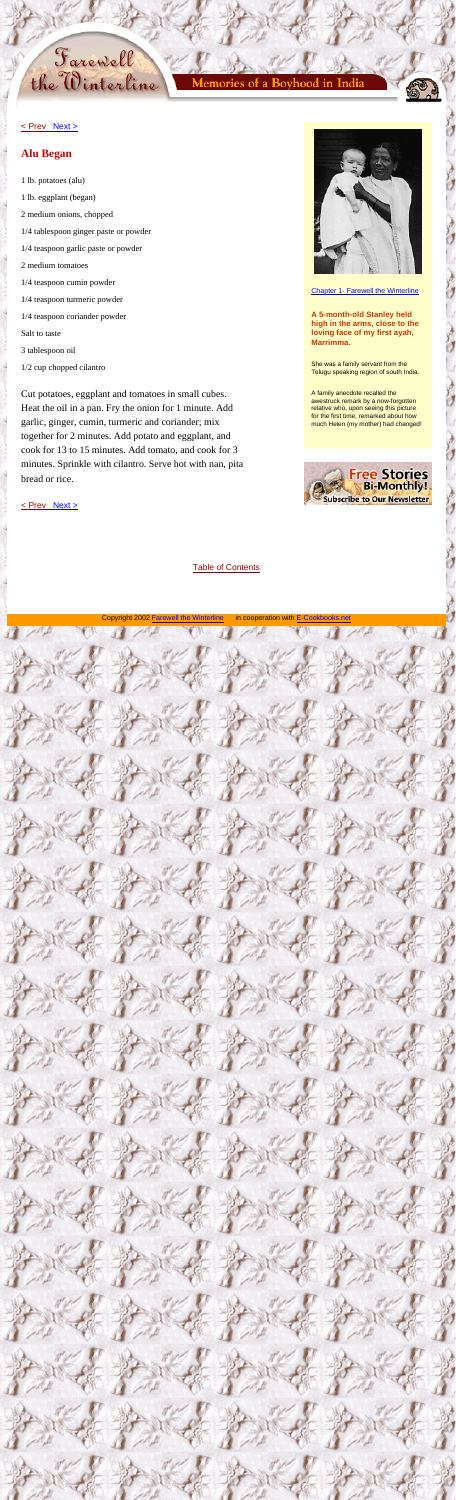<span id="page-4-0"></span>Farewell<br>the Winterline

### **Bhakari**

- 2 cups whole.wheat flour
- 1 teaspoon salt
- 2 tablespoons vegetable oil
- 1/4 cup milk
- 1/2 cup water

Combine the flour, salt, oil, milk, and half the water in a bowl. Mix using a wooden spoon or fingers. Add more water, 1 tablespoon (15 ml) at a time until the dough forms a ball. Knead the dough with lightly oiled hands for 10 minutes. The dough should be fairly firm. Allow the dough to rest, covered with a dish cloth, for 15 minutes.

Divide the dough into 4 to 6 pieces. Roll each piece into a round 1/4 inch thick. Heat a flat griddle or large skillet over moderate heat. Cook the dough, one piece at a time, pressing it down occasionally with a spatula, until cooked and lightly browned on the bottom. Turn the dough and repeat. The dough may balloon slightly during cooking. Repeat with remaining pieces of dough. Makes 4 to 6 pieces.

 $\le$  Prev Next  $>$ 

[Table of Contents](#page-2-0)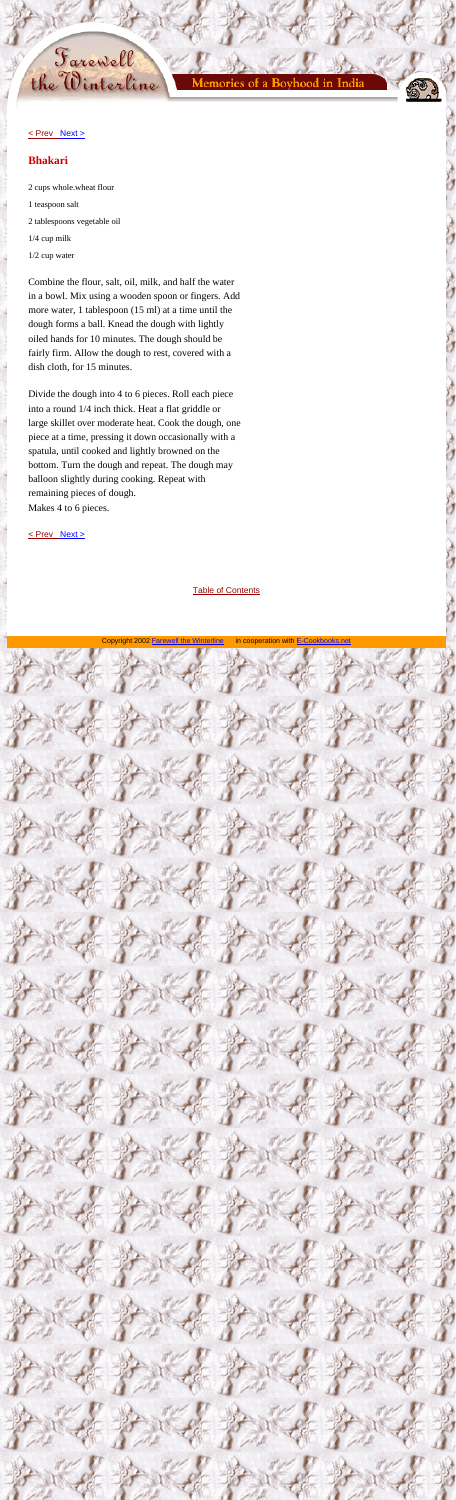<span id="page-5-0"></span>



### **Bhel Puri**

- 2 cups puffed rice
- 1 cup cooked chickpeas
- 2 medium potatoes, cooked, peeled and cubed
- 1 small onion, finely chopped
- 2 oz. crushed potato chips
- 2 oz. salted peanuts
- 1 tbsp. tomato sauce
- 1/2 tsp. salt or to taste

Mix the puffed rice, chickpeas, potatoes, onions and peanuts. Add tomato sauce, mix well and then sprinkle salt and the sev/potato chips. The mixture must be made immediately before serving, or the puffed rice will turn soggy.

#### **Among Khargpur friends one stood out– Lewin Brown.**



#### [Chapter 2 - Farewell the Winterline](http://www.greyvisual.com/winterline/Contents/Chap2/chap2.html)

A letter postmarked 5 Apr 40 with Lewin Brown´s signature profile (a very good likeness) to match George VI´s profile on the stamps.

He was much older, but that didn't matter. He was a talented artist and performer and a relaxed, good humored person. We spent hours at Lewin's place, catching up on gossip and enjoying his art, including beautiful books which featured the undraped female form, as the delicate expression put it. Lewin did very good portraits in oil.

Lewin was a devotee of American movies, many which he saw from the film projection booth at the Institute. His job was to letter and draw in India ink the glass-slide announcements which were projected on the screen during the intermission in the program. He expertly dashed them off at a small table in the booth.

Lewin mastered many of Fred Astaire's dance routines, which he incorporated into his own presentations. He was also a fine dancer in the Kathakali school of Indian classical dance–a remarkable celebration of his heritage at a time when Anglo-Indians found its public acknowledgment difficult. Looking back, it is clear that he was one of those rare individuals who expand beyond conventional limits.



win & Irene during a delightful visit at

London home. (1966)



#### [Table of Contents](#page-2-0)

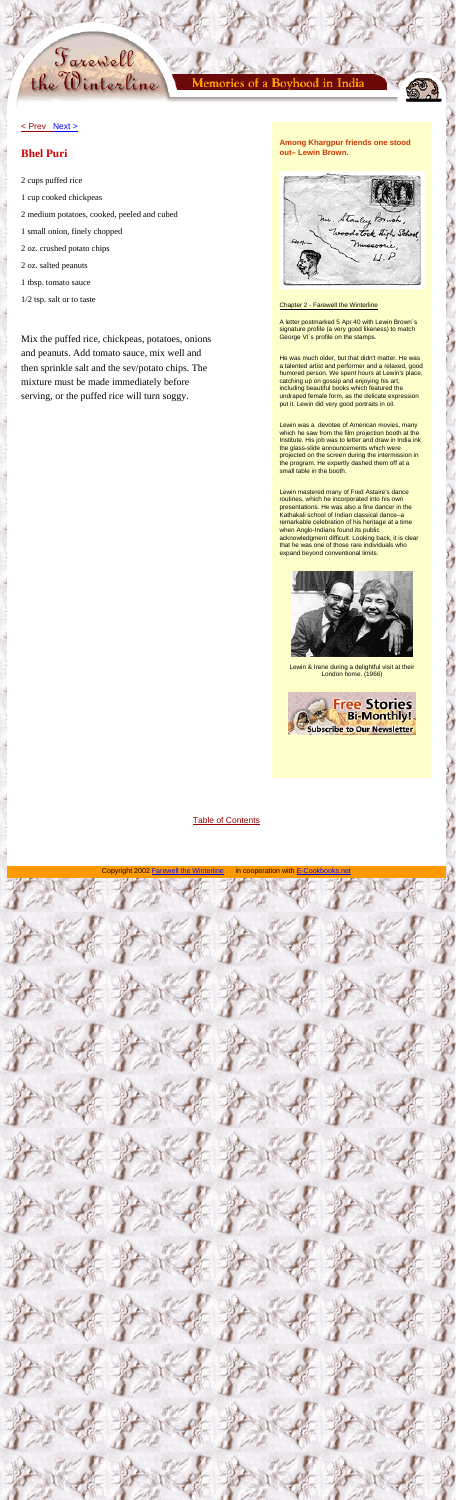<span id="page-6-0"></span>



### **Bhindi Dopeaza**

#### 1 lb. okra

2 medium onions, chopped 1/4 teaspoon garlic paste or powder 1/4 teaspoon coriander paste or powder 1/8 teaspoon cumin 3 large tomatoes 2 tablespoon oil 1/2 cup chopped cilantro

Cut the tip and the very bottom from the okra just to clean it, but do not slice. Heat oil in a pan over medium heat. Add onion and cook for 3 minutes. Add all ingredients except okra, tomato and cilantro. Cook for 3 minutes. Add okra, then cook for 6 to 8 minutes. Garnish with tomato and cilantro. Serve with rice, naan or pita bread.

[< Prev](#page-5-0) [Next >](#page-7-0)

[Table of Contents](#page-2-0)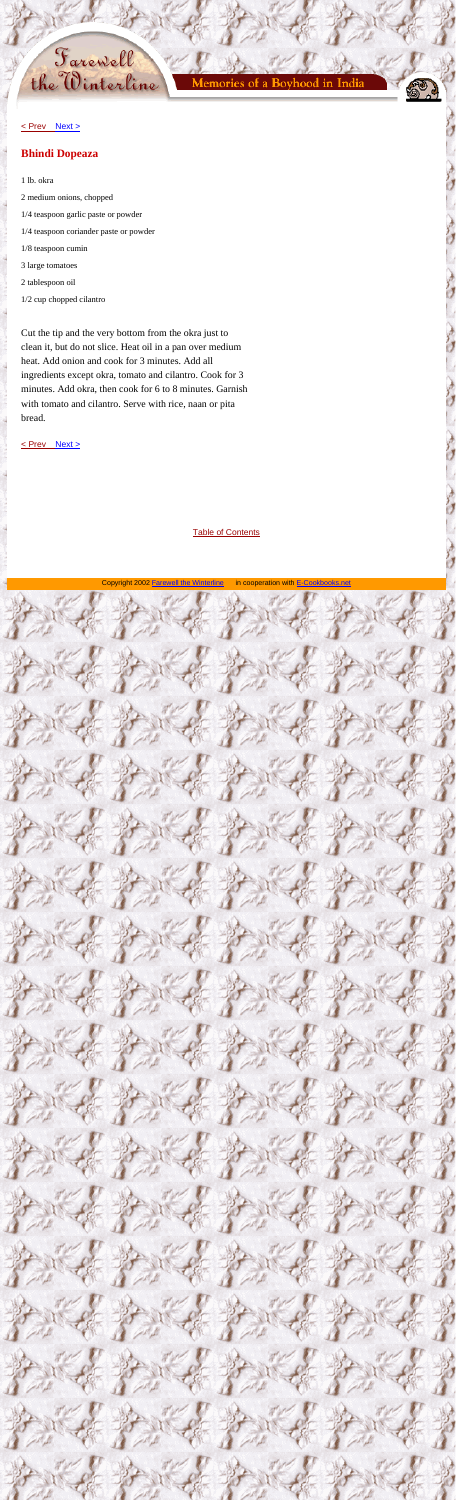<span id="page-7-0"></span>



### **Butter Chicken**

3 lbs. chicken drumsticks/ thighs/ sliced breast pieces

1 tbsp. oil

- 1 tsp. ginger paste
- 1 tsp. garlic paste
- 3 tsp. chilli powder (optional)
- 1 cup yogurt or buttermilk

1 cup sour cream

- 1/2 tomato puree
- 4 oz. butter
- 6 cardamoms
- 6 cloves
- 2 sticks cinnamon
- 3 tsp. salt or to taste

Heat the oil in a large saucepan. Fry the ginger, garlic, cardamoms, cinnamon and cloves on medium low heat for a minute, and add the chicken with the yogurt or buttermilk, tomato puree, sour cream, chilli powder and salt. Cook on medium low heat, stirring occasionally, for half an hour, keeping the saucepan covered with a lid. Add butter before serving.

#### [< Prev](#page-6-0) [Next >](#page-8-0)



[Chapter 3 - Farewell the Winterline](http://www.greyvisual.com/winterline/Contents/Chap3/chap3.html)

**Woodstock School** - The high school and Parker Hall auditorium on the upper level. The steps, referred to as "Jacob´s Ladder," rise past terraces where we cultivated class gardens and were awarded prizes for the good ones. Cosmos was about the only flower we could get to grow.



### [Table of Contents](#page-2-0)

Copyright 2002 [Farewell the Winterline](http://www.farewellthewinterline.com/) in cooperation with E-Cookbook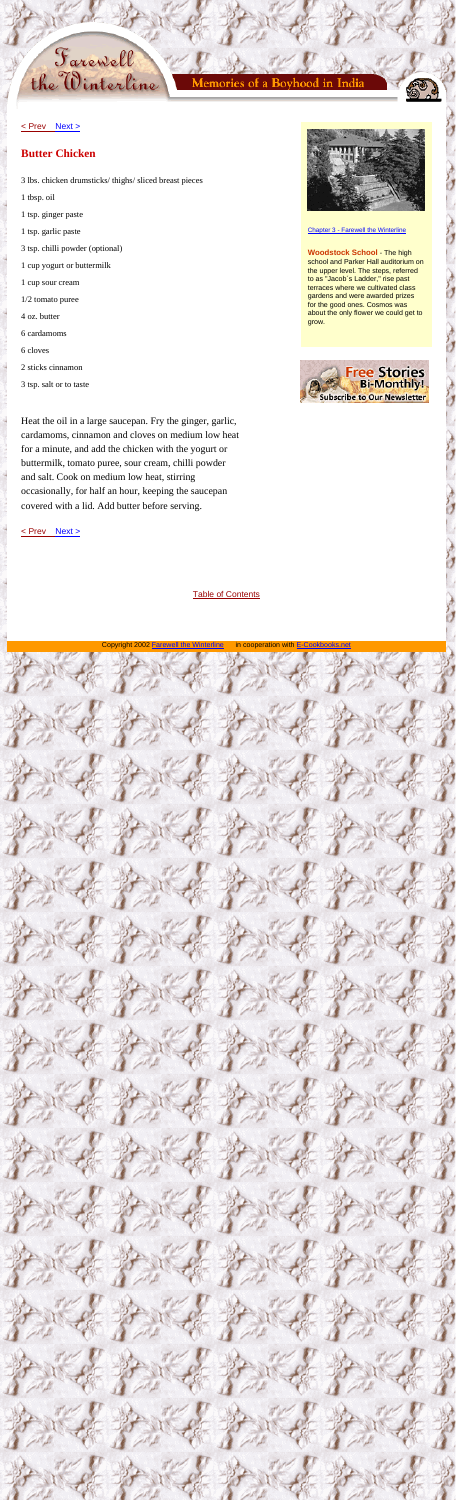<span id="page-8-0"></span>



### **Carrot Pudding**

(Gajar Ki Kheer) 4 cups milk 2 tablespoons long.grain rice 2 cups firmly packed peeled and grated carrots 1/2 cup granulated sugar 2 tablespoons slivered blanched almonds 1/2 teaspoon ground cardamom 1 teaspoon rose water (optional) 1/4 cup heavy cream 1/4 cup chopped pistachios

Combine the milk and rice in a large, heavy saucepan and bring to a boil over moderate heat, stirring frequently. Reduce the heat and cook uncovered at a slow boil for 20 minutes, stirring frequently. Add the carrots and continue cooking uncovered for 15 minutes, stirring frequently. Add the sugar and almonds and cook an additional 10 minutes, stirring frequently, until the mixture begins to stick to the bottom of the pan.

Remove from the heat and allow to cool to room temperature. Stir in the cardamom, optional rose water, and cream. Chill thoroughly. When chilled, the pudding should have a consistency slightly thinner than rice pudding, but it should not be runny. Add a little milk if it is too thick. Serve garnished with chopped pistachios.

 $\le$  Prev Next  $>$ 

[Table of Contents](#page-2-0)

Copyright 2002 [Farewell the Winterline](http://www.farewellthewinterline.com/) in cooperation with E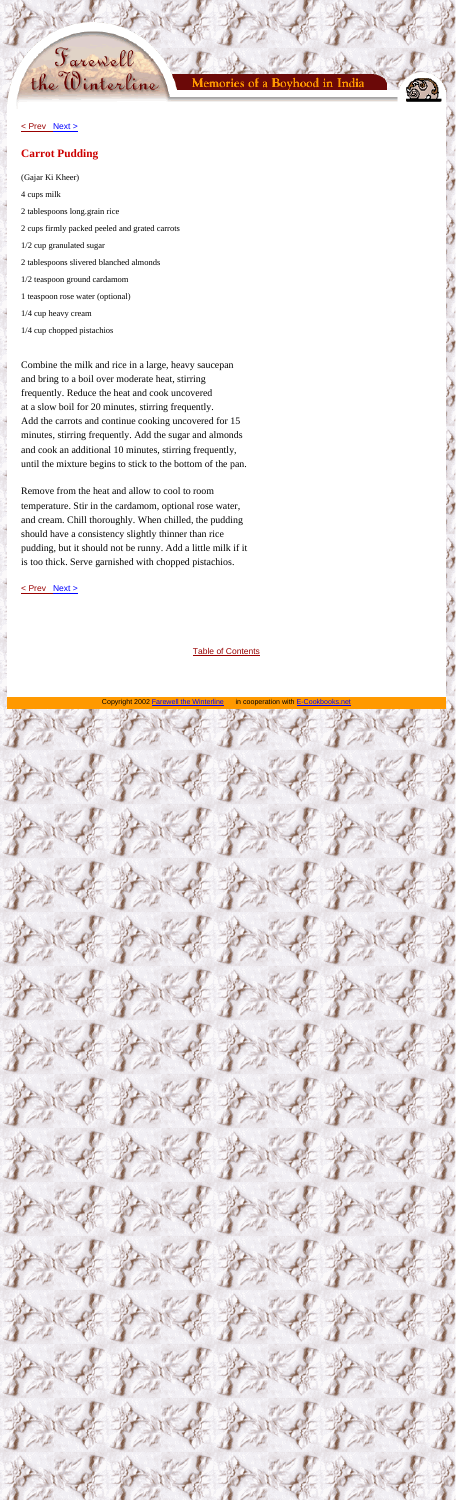<span id="page-9-0"></span>



### **Cauliflower Soup**

(Gobhi Shorba) 1 quart milk 2 oz. cashews finely chopped 1 tablespoon butter 2 cups water 10 oz. cauliflower floweretes cut into cubes 1 teaspoon sugar salt to taste freshly ground pepper to taste

Heat cauliflower, cashews, water and milk over low flame for 15.20 min. Let it cool. Blend the mixture. Add salt, sugar and pepper. Boil the mixture. Stir in the butter near boiling point. Serve immediately garnished with coriander leaves.

[< Prev](#page-8-0) [Next >](#page-10-0)



[Chapter 3 - Farewell the Winterline](http://www.greyvisual.com/winterline/Contents/Chap3/chap3.html)

**The Boys´ Hostel** with Woodstock spring & falls in the background, the source of fresh water for the swimming pool on the other side of the building. The senior boys had their beds on the upper verandah. The near wing housed faculty. The photo might have been taken by John after the end of the senior year in December 1937 at a moment of unusual quiet - not a single person in sight!



[Table of Contents](#page-2-0)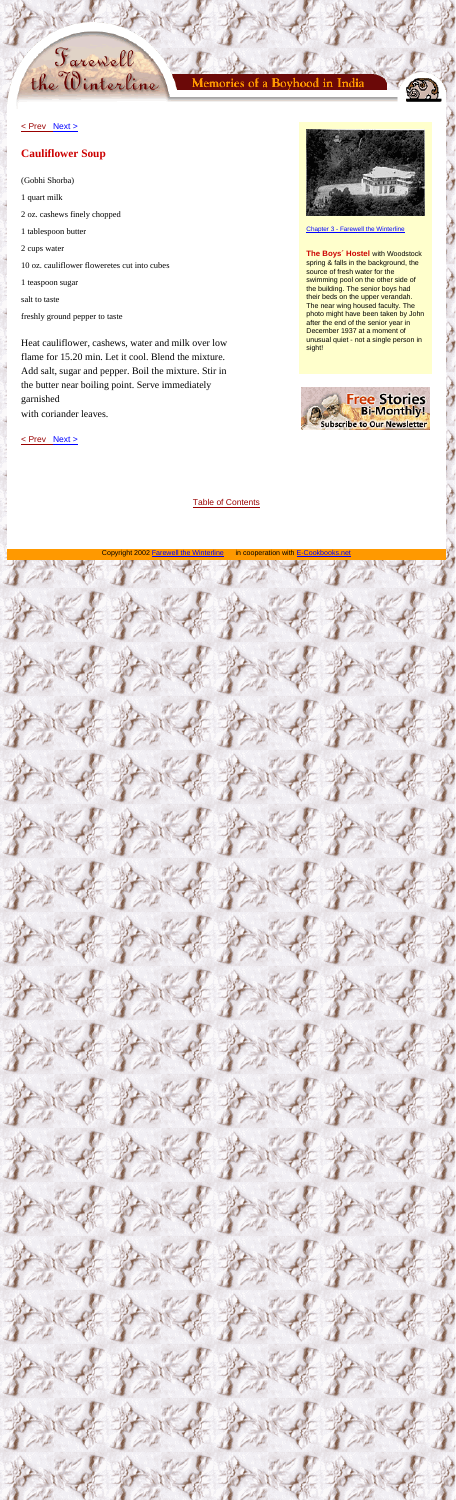<span id="page-10-0"></span>

oyhood



#### [< Prev](#page-9-0) [Next >](#page-11-0)

### **Cheela Tomato**

- 1 pound tomatoes, peeled and pureed 1 pound besan or gram flour
- 4 green chillies, minced
- 1 small bunch of coriander leaves, minced
- 1 teaspoon til (sesame seeds)
- 1 teaspoon turmeric powder
- Salt and chilli powder to taste
- 6 teaspoons sugar

1. Form a soft batter by mixing together all the above ingredients.

2. Heat a griddle (tawa) to smoking. Then lower the heat and grease it well with ghee.

3. Put 1/4 cup of batter on it and spread it into a thin even round shape. When the undersides turn golden, put a little more ghee around the edges and turn over. 4. Remove from heat when both sides turn golden brown. Serve piping hot with green chutney.

[< Prev](#page-9-0) [Next >](#page-11-0)

[Table of Contents](#page-2-0)

Copyright 2002 [Farewell the Winterline](http://www.farewellthewinterline.com/) in cooperation with E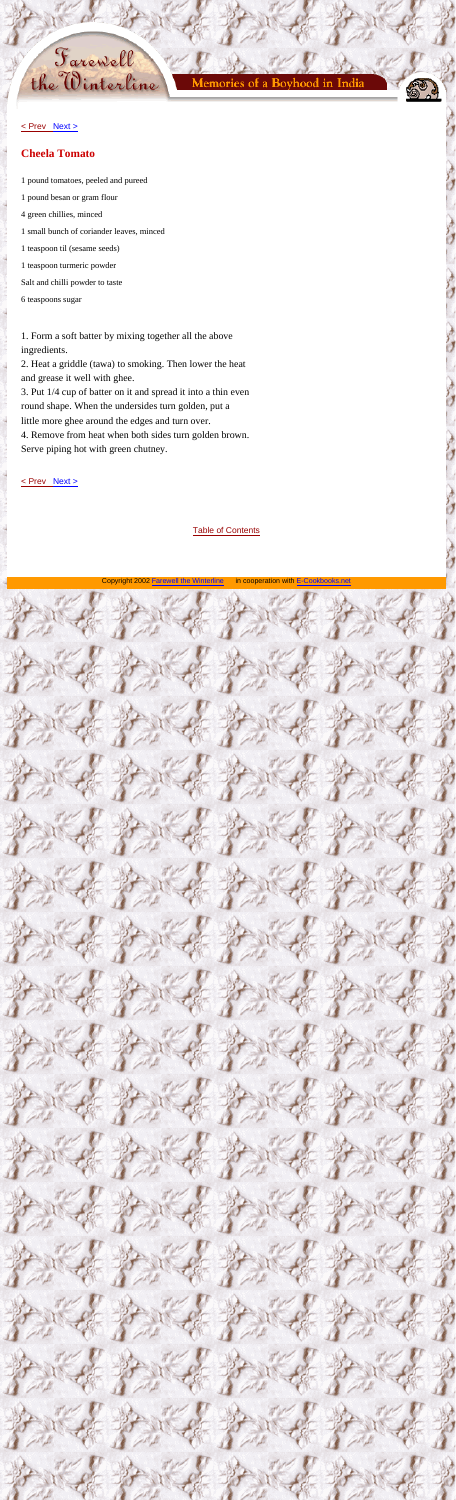<span id="page-11-0"></span>



### **Chickpea Curry**

(Chole Masale) 1 lb. canned chickpeas 1 large potato, cooked and cubed 1 tbsp. oil 1 large onion, pureed 1 large tomato, pureed 1 tsp. ginger paste 1 tsp. garlic paste 1/2 tsp. each cumin, coriander, turmeric and chilli powders. 1 tsp. salt or to taste Cilantro/coriander leaves

Heat oil in a non.stick frying pan (or skillet) and fry the onion and tomato, ginger and garlic pastes, cumin, coriander, turmeric and chilli powders together for a couple of minutes. Add the potatoes and chickpeas and 1/2 cup of lukewarm water and cook until done. Garnish with cilantro/coriander leaves.

[< Prev](#page-10-0) [Next >](#page-12-0)

[Table of Contents](#page-2-0)



card at the [Farewell the Winterline](http://www.greyvisual.com/stores/FTWstore/Cards/FavArtists/WoodstockSchoolView.htm)  [online store.](http://www.greyvisual.com/stores/FTWstore/Cards/FavArtists/WoodstockSchoolView.htm)

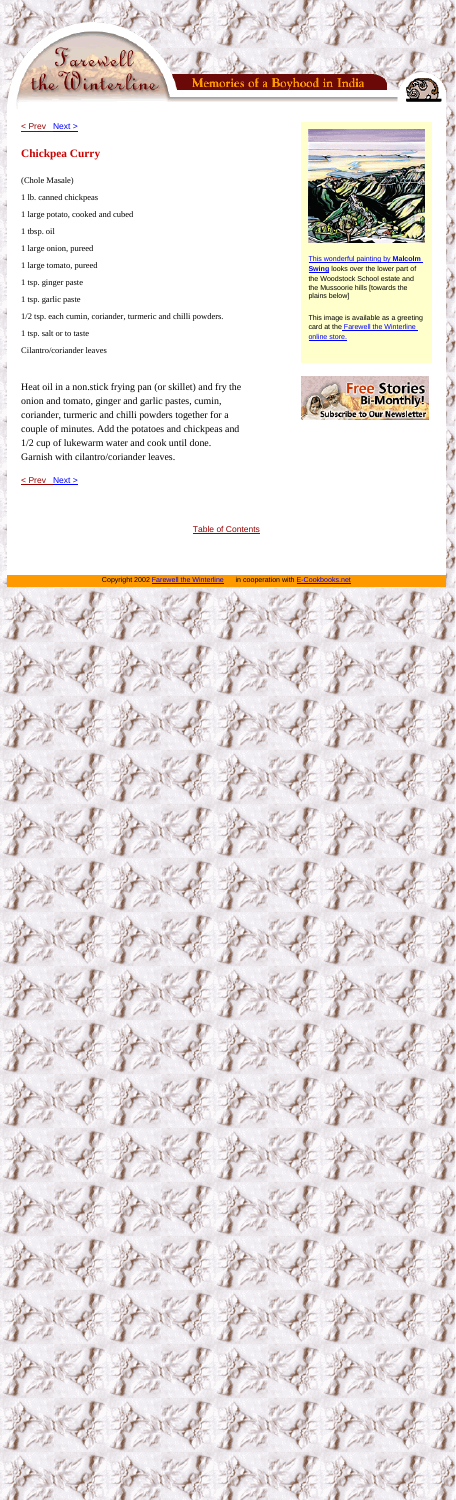

### **Chicken Tikka**

1 1/2 lbs. chicken breast; boneless and skinlesss Salt; to taste 1 teaspoon chile powder 1 teaspoon coriander seeds, ground 2 tablespoons lime juice 2 garlic cloves 1 teaspoon grated fresh ginger 2 tablespoons oil 2/3 cup yogurt lime slices; to garnish

<span id="page-12-0"></span>Farewell

the Winterline

Rinse chicken, pat dry with paper towels and cut into 3/4.inch cubes. Thread onto short skewers. Put skewered chicken into a shallow non.metal dish. In a small bowl, mix together yogurt, ginger root, garlic, chile powder, coriander, salt, lime juice and oil. Pour over skewered chicken and turn to coat completely in marinade. Cover and refrigerate 6 hours or overnight to allow chicken to absorb flavors.

Heat grill. Place skewered chicken on grill rack and cook 5 to 7 minutes, turning skewers and basting occasionally with any remaining marinade. Serve hot, garnished with lime slices.

[< Prev](#page-11-0) [Next >](#page-13-0)

[Table of Contents](#page-2-0)

Copyright 2002 [Farewell the Winterline](http://www.farewellthewinterline.com/) in cooperation with E-C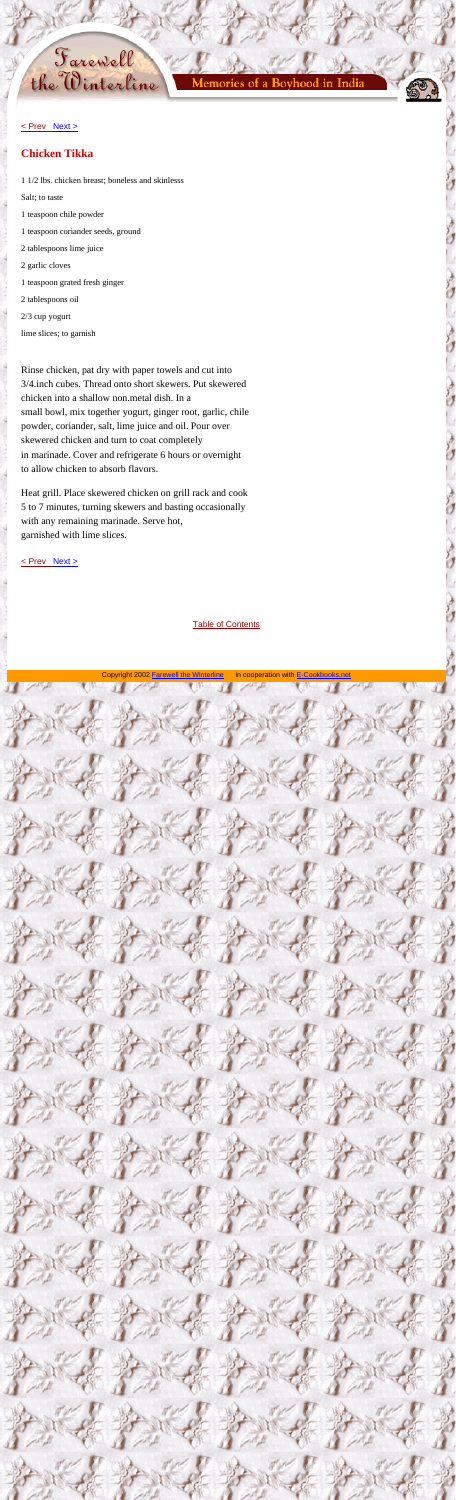<span id="page-13-0"></span>



### **Chicken Curry**

- 2 lb. chicken pieces
- 2 onions, chopped or pureed
- 2 tsp. ginger paste
- 2 tsp. garlic paste
- 1 tsp. turmeric powder
- 1 tsp. chilli powder
- 1 tsp. cumin powder
- 1 tsp. coriander powder
- 1 tomato, pureed
- 1 tsp. salt or to taste
- Cilantro/coriander leaves

1 tbsp. oil

Heat oil in a saucepan and fry the onions, ginger and garlic, together with cumin and coriander powders and cilantro/coriander leaves for five minutes on low heat. Add tomato, chicken, turmeric and chilli powders and salt together with half a cup of lukewarm water and cook on medium low heat for half an hour, keeping the saucepan covered with a lid.

[< Prev](#page-12-0) [Next >](#page-14-0)

.<br>Lea)-1

[Chapter 4](http://www.greyvisual.com/winterline/Contents/Chap4/chap4.html) [-Farewell the Winterline](http://www.greyvisual.com/winterline/Contents/Chap4/chap4.html)

### **Dumpy Stag Beetle**

Very dangerous was the shinyblack "dumpy" with its short curved pinchers. Its reputation was that, once fastened to your finger, it would never let go! I didn't test it.



[Table of Contents](#page-2-0)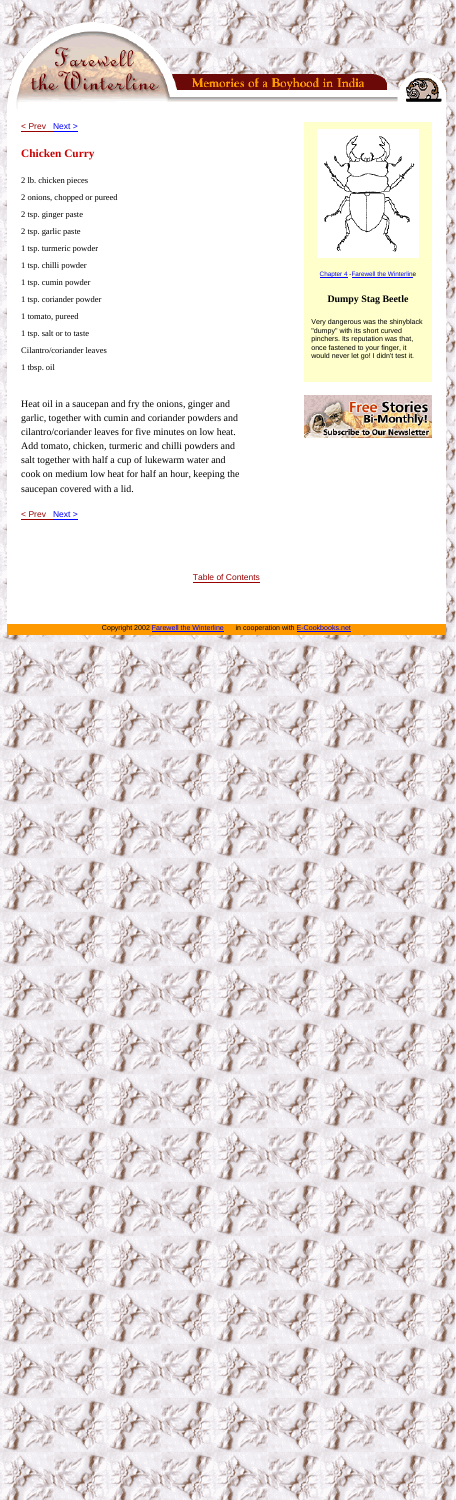<span id="page-14-0"></span>

hoo



#### [< Prev](#page-13-0) [Next >](#page-15-0)

### **Cilantro Chutney**

(Chutni Gashneetch) 1 cup snipped fresh cilantro 1/4 cup lemon juice 2 tablespoons snipped fresh mint leaves or 1 1/2 teaspoons dried mint leaves 1 teaspoon chopped gingerroot 1/2 teaspoon salt 1/4 teaspoon pepper 1/8 teaspoon ground red pepper 1 green jalapeno pepper, seeded and coarsely chopped 1/2 small onion, cut up

Place all ingredients in blender container or food processor. Cover and blend on high speed, stopping blender to scrape sides occasionally, until smooth, about 1 minute.

[< Prev](#page-13-0) [Next >](#page-15-0)

[Table of Contents](#page-2-0)

Copyright 2002 [Farewell the Winterline](http://www.farewellthewinterline.com/) in cooperation with E-Cookbook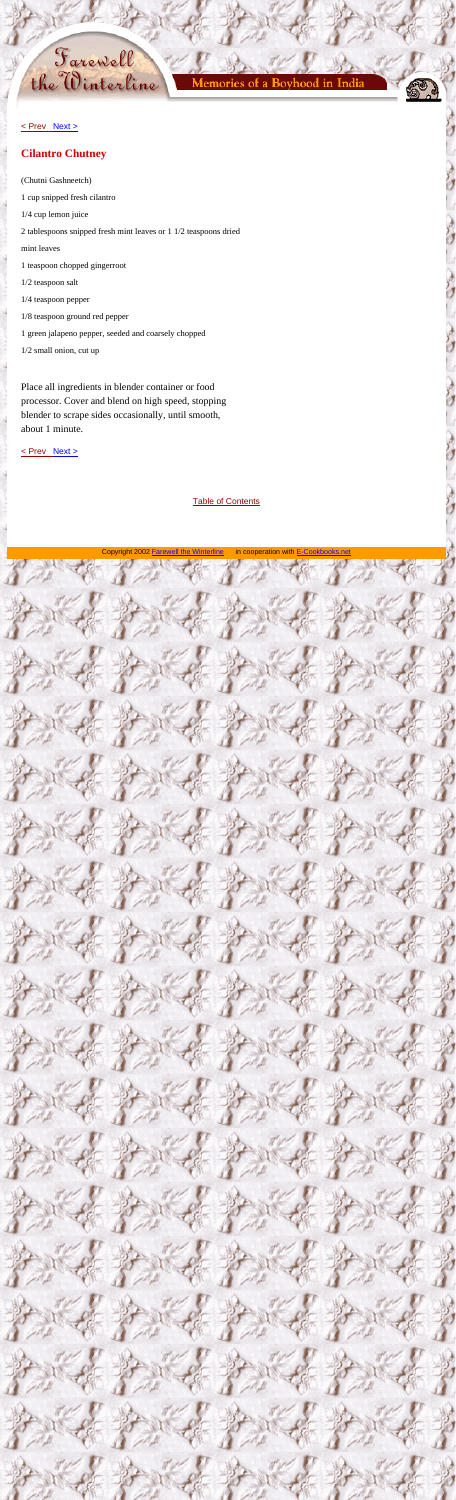<span id="page-15-0"></span>



### **Deep Fried Indian Pastries**

#### (Samosas)

#### Pastry

- 2 tablespoons butter or margarine
- 1 tablespoon shortening
- 2 cups all.purpose flour
- 1/2 teaspoon salt
- 1 egg yolk
- 1/2 cup cold water

Cut margarine and shortening into flour and salt until mixture resembles fine crumbs; stir in egg yolk. Sprinkle in water, 1 tablespoon at a time, tossing with

fork until all flour is moistened and pastry almost cleans side of bowl. Gather pastry into a ball; knead on lightly floured cloth.covered board until smooth, about 1 minute.

### **Filling**

1 lb. ground lamb or beef 1 medium onion, finely chopped 1 clove garlic, finely chopped 1 teaspoon salt 1/2 teaspoon ground coriander 1/4 teaspoon ground cumin 1/4 teaspoon ground ginger 1/4 teaspoon pepper Vegetable oil

Chutney

Cook and stir lamb or beef, onion and garlic in 10.inch skillet until meat is light brown; drain. Stir in salt, coriander, cumin, ginger and pepper. Cool. Divide pastry into fourths. Cover with damp towel to prevent drying. Roll one fourth into 12.inch circle (dough will be springy and may be slightly difficult to roll).



Cut into 4.inch circles; cut circles into halves. Moisten edges with water. Place 1 teaspoon filling on each half circle. Fold pastry over filling to form triangle. Press edges to seal securely. Repeat with remaining pastry.

Heat 1 to 1 1/2 inches of oil to 375oF. Fry about 5 pastries at a time until light brown, turning 2 or 3 times, 3 to 4 minutes; drain. Keep warm in a 200oF oven. Serve warm with chutney. Makes about 60 pastries.

<u>[< Prev](#page-14-0) [Next >](#page-16-0)</u>

[Chapter 5 - Farewell the Winterline](http://www.greyvisual.com/winterline/Contents/Chap5/chap5.html)

**Easter 1931** - On the front steps at 1051 Vance Avenue, Coraopolis PA (which we called Cory-op- o-pop-o-lis for fun!)

**Back row:** Grandmother Humphrey and Mother (Helen Humphrey Brush), **Middle row:** Jean Humphrey, John & me (the author) with Frances in front..



[Table of Contents](#page-2-0)

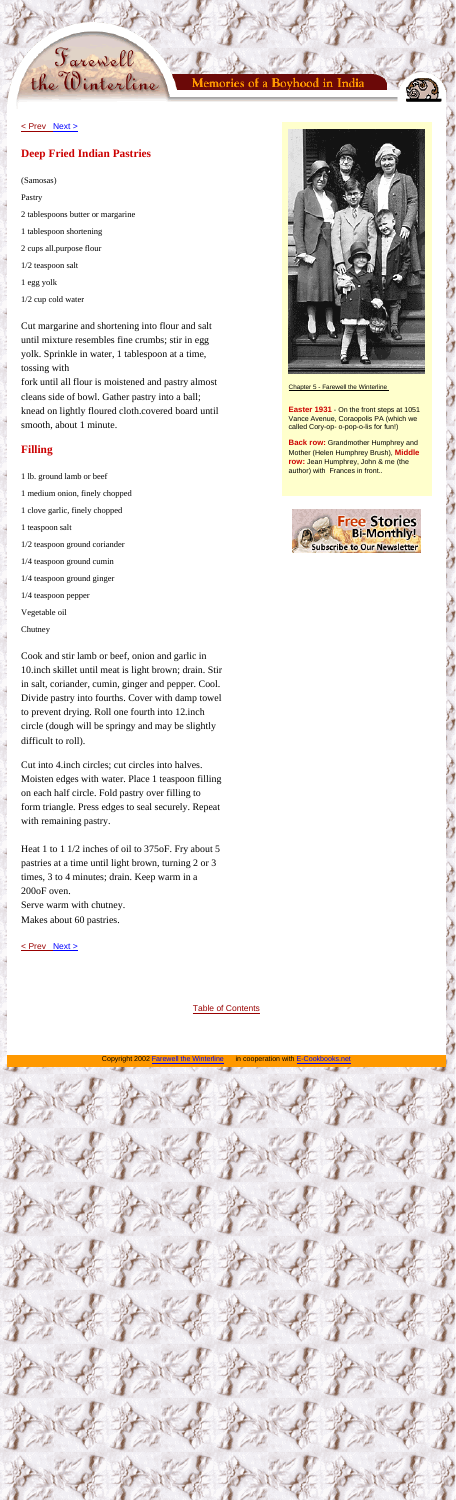<span id="page-16-0"></span>



### **Ekoori**

3 tablespoons butter or vegetable oil 1 small onion, finely chopped 1/2 teaspoon peeled and finely grated ginger 1 fresh hot green chile, finely chopped 1 tablespoon finely chopped coriander 1/8 teaspoon ground turmeric 1/2 teaspoon ground cumin 1 small tomato, peeled and chopped 6 large eggs, lightly beaten Salt and pepper to taste

Melt butter in a medium size nonstick frying pan over a medium heat. Add the onion and saute until soft. Add ginger, chile, fresh coriander, turmeric, cumin and tomato. Stir and cook for 3 to 4 minutes until tomatoes are soft.

Put in the beaten eggs and season lightly. Stir the eggs gently until they form thick curds. Cook the scrambled eggs to desired consistency. Serve with toast or Indian bread.

[< Prev](#page-15-0) [Next >](#page-17-0)

[Table of Contents](#page-2-0)

Copyright 2002 [Farewell the Winterline](http://www.farewellthewinterline.com/) in cooperation with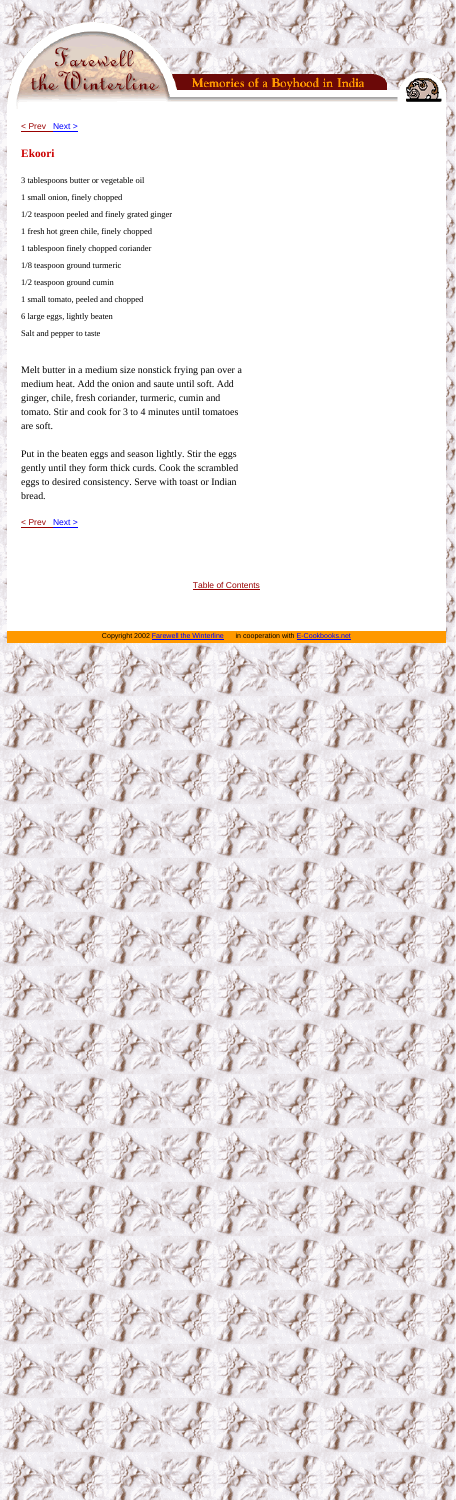<span id="page-17-0"></span>



### **Fish Curry with Mustard**

(Shorshe Maach) 1 lb. fish, cut into pieces 2 tbsp. oil 1 tsp. turmeric powder 2 tbsp. mustard powder 1 tsp. salt 8 green chillies

Make a paste of mustard in an equal amount of water. Heat oil in a non.stick frying pan and fry the mustard paste for half a minute, and add 3 cups of lukewarm water. Bring to a boil and add fish, turmeric and salt and green chillies. Cook on medium low heat for 30 minutes.

[Chapter 6 - Farewell the Winterline](http://www.greyvisual.com/winterline/Contents/Chap6/chap6.html) 

**A five man rickshaw** on the Mall road in front of a favorite Landour rendevous. The top could be raised for the passengers´ privacy or protection from rain.



[< Prev](#page-16-0) [Next >](#page-18-0)

[Table of Contents](#page-2-0)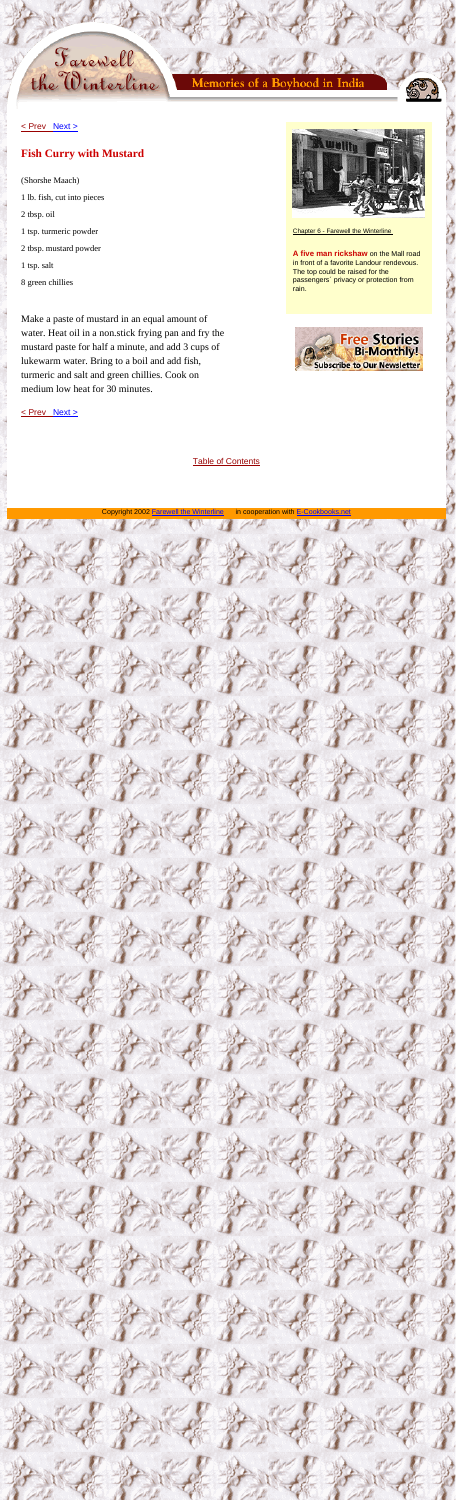<span id="page-18-0"></span>

/hood



#### [< Prev](#page-17-0) [Next >](#page-19-0)

### **Fried Bread Puffs**

(Puris)

1 cup whole wheat flour

1/2 cup all.purpose flour

1/4 teaspoon salt

2 tablespoons vegetable oil

Combine flours, salt and oil in a bowl and make a stiff dough by adding water. Knead dough for 10 to 12 minutes. Wrap in plastic wrap and set aside for 20 minutes.

Break off small pieces of dough about the size of a cherry tomato. Roll out to about 3 inches in diameter. Deep fry in vegetable oil over medium heat a few seconds. They should puff up. Drain on paper toweling and serve hot.

[< Prev](#page-17-0) [Next >](#page-19-0)

[Table of Contents](#page-2-0)

Copyright 2002 [Farewell the Winterline](http://www.farewellthewinterline.com/) in cooperation with E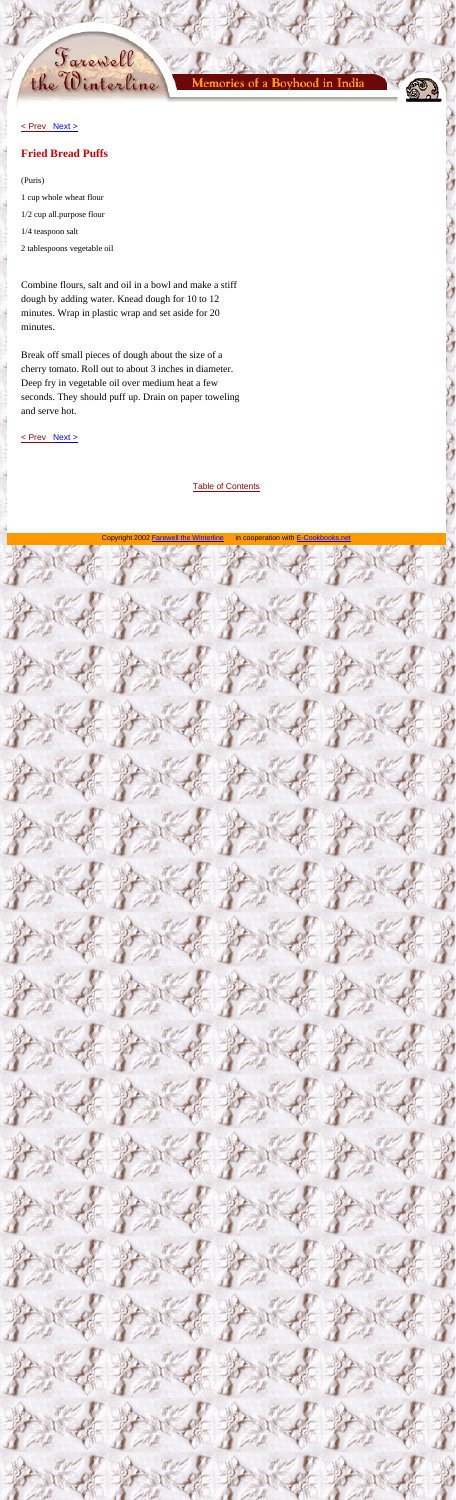<span id="page-19-0"></span>

#### a Boyhood in



#### [< Prev](#page-18-0) [Next >](#page-20-0)

### **Ghee**

1 cup butter

Melt the butter in a small heavy.bottomed saucepan on low heat. Increase the heat to simmer and let it brown, about 10 minutes or so, or until the milk solids on the bottom of the pan will start to brown. Do not let them burn.

Remove from the heat and cool. Skim the foam from the surface and carefully drain the ghee into a glass jar, leaving the solids behind. Use in recipes and store rest in refrigerator for later use.

 $\le$  Prev Next  $>$ 



[Chapter 6 - Farewell the Winterline](http://www.greyvisual.com/winterline/Contents/Chap6/chap6.html)

**Kundi basket for children** carried by a kundiwala (a porter). Victoria´s in front and Cynthia´s behind her. (1954)



[Table of Contents](#page-2-0)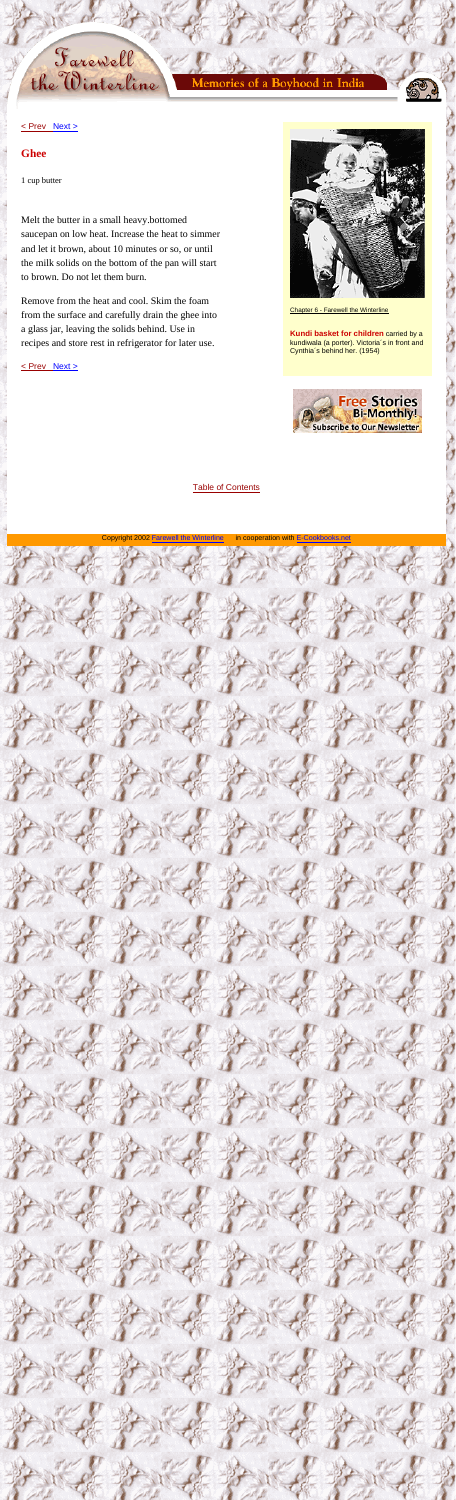<span id="page-20-0"></span>



### **Green Moong Dhal**

2/3 cup green moong dhal 1 onion, chopped 1 tsp. minced ginger 4 large garlic cloves minced fine 2 large tomatoes, sliced 1 tsp. cumin powder 1 tsp. coriander powder 1 tsp. garam masala powder (optional) 1 tsp. turmeric powder 2 tsp. salt or to taste

Pre.cook the lentils using three cups of water. Heat oil in a saucepan and fry the cumin seeds for a minute. Add the chopped onions, minced ginger, minced garlic, cumin, coriander and garam masala powders, as well as sliced tomatoes and cook, stirring constantly, for ten minutes on medium low heat.

Stir in lentils with another three cups of water and turmeric powder, heat till the mixture starts boiling, season with salt and remove from heat.

[< Prev](#page-19-0) [Next >](#page-21-0)

[Table of Contents](#page-2-0)

Copyright 2002 [Farewell the Winterline](http://www.farewellthewinterline.com/) in cooperation with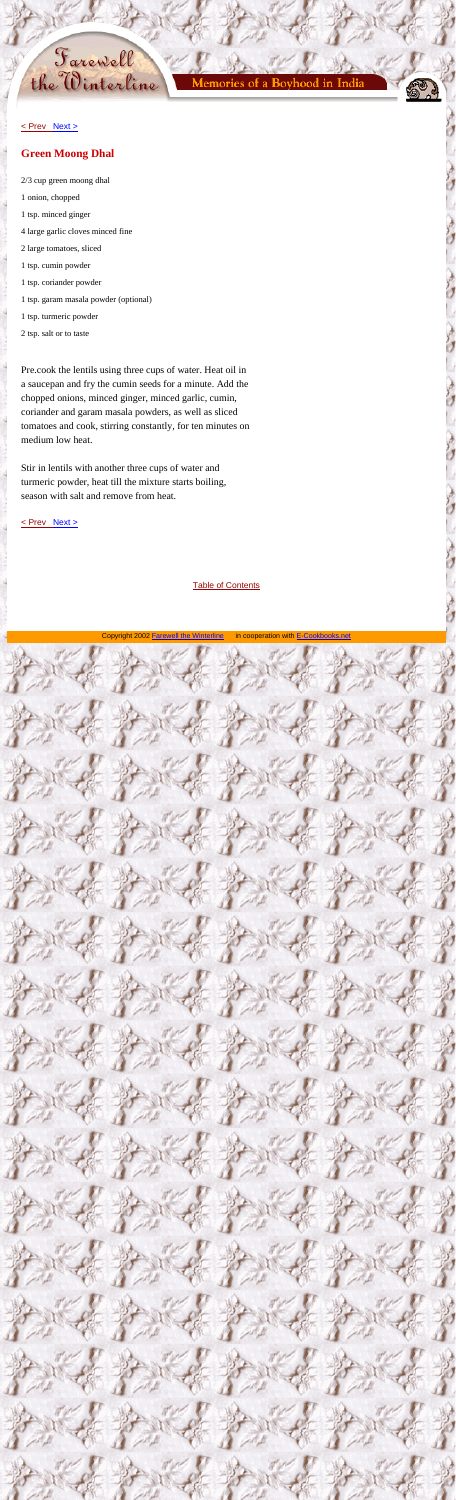<span id="page-21-0"></span>



### **Green Beans**

#### (Gujerati)

1 lb. fresh green beans 4 tablespoons vegetable oil 1 tablespoon black mustard seed 4 cloves garlic, peeled and finely chopped 1 hot red dried chile, crushed 1 teaspoon salt 1/2 teaspoon granulated sugar

Black pepper to taste

Trim the beans and cut into 1.inch lengths. Blanch by dropping them into a pot of boiling water and boiling rapidly for 3 to 4 minutes. Drain in a collander, rinse under cold running water and set aside. Heat the oil in a large frying pan over medium heat. When hot, add mustard seeds. As soon as they begin to pop, add garlic and stir until lightly brown.

Add crushed red chile and stir for a few seconds. Add green beans, salt and sugar. Stir to mix. Turn heat to medium/low. Stir and cook the beans for 7 to 8 minutes until they have absorbed the spiced flavors. Add black pepper, mix and serve.

[< Prev](#page-20-0) [Next >](#page-22-0)



[Chapter 6 - Farewell the Winterline](http://www.greyvisual.com/winterline/Contents/Chap6/chap6.html) 

**A loaded mule train and driver** on the Chukkar road. The bells around the mules´ necks made a distinctive musical sound along with the crunching of their hooves on the gravel surface. (1953)



[Table of Contents](#page-2-0)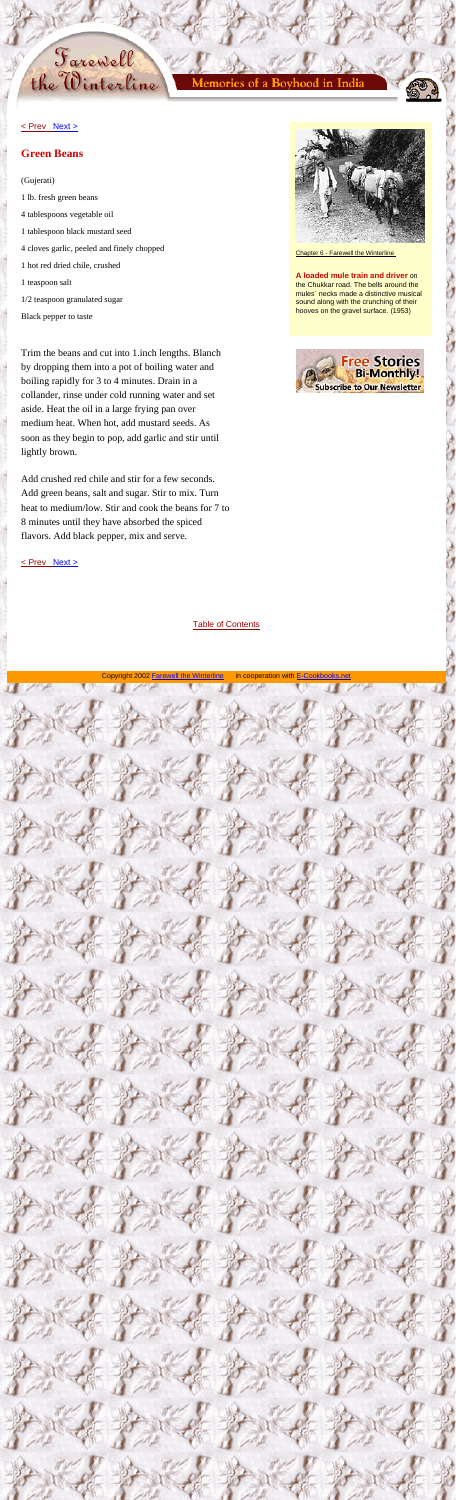### **Gulab Jamun**

1 cup instant nonfat dry milk

<span id="page-22-0"></span>Farewell<br>the Winterline

- 1/4 cup all.purpose flour
- 2 pinches baking soda
- 3 tablespoons melted ghee
- 3 to 4 tablespoons milk
- 1 cup light brown sugar
- 3 cup water
- 7 cardamom pods

2 cup oil

1 teaspoon vanilla essence

In a large bowl, mix dry milk powder, flour, baking soda and ghee; using both hands, rub the mixture. Add the milk to the ingredients. Knead for another 5 minutes. Roll dough into small balls.

To prepare syrup, boil the brown sugar and 3 cups water in a pot for half an hour over low medium temperature. Add 2 cups oil to a small pot and fry the small balls until they are brown. After all balls are fried, reheat the sugar water. Add cardamom seed. As soon as it begins to boil, add the balls and simmer for 15 minutes.

When the balls absorb the syrup, turn off the heat. Remove the balls with slotted spoon. Stir the essence into the syrup and pour the mixture over the balls. Serve hot or cold.

[< Prev](#page-21-0) [Next >](#page-23-0)

[Table of Contents](#page-2-0)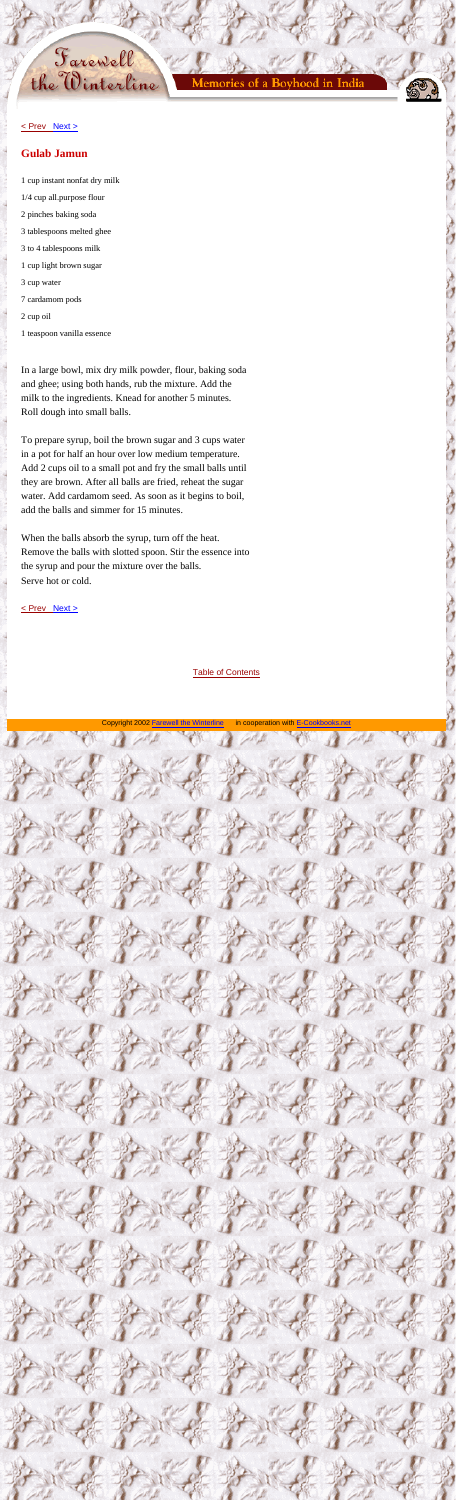ovhood



#### [< Prev](#page-22-0) [Next >](#page-24-0)

<span id="page-23-0"></span>Farewell

the Winterline

### **Kalakand**

2 cups full fat milk 1 cup cottage cheese 1/2 cup sugar

Boil milk in a heavy bottomed saucepan until it reduces to half. Add cottage cheese and sugar and mix well till it attains a semi.solid consistency. Preheat the oven. Transfer the mixture to a square shaped oven proof dish and bake at 425F for 10 minutes. Let stand in the oven for half and hour. Cut into squares and serve.

[< Prev](#page-22-0) [Next >](#page-24-0)



[Chapter 7 - Farewell the Winterline](http://www.greyvisual.com/winterline/Contents/Chap7/chap7.html) 

SEB (16) in my darzi (tailor)- made suit with my sister Fran (13). 1941

Fran, who was my love-life confidant, was delighted, but rather quickly became alarmed and disapproving when she realized that Beverly and I might be moving to hand-holding and, maybe, kissing. According to Frances, some of my hostel friends were filling my head with trash. Mother agreed. Certain acquaintances could not be counted on for proper guidance. Despite their fears, over the next few months Mother and then Dad, in Landour, reported in letters to John that a miraculous transformation was taking place in his younger brother.



[Table of Contents](#page-2-0)

Copyright 2002 [Farewell the Winterline](http://www.farewellthewinterline.com/) in cooperation with E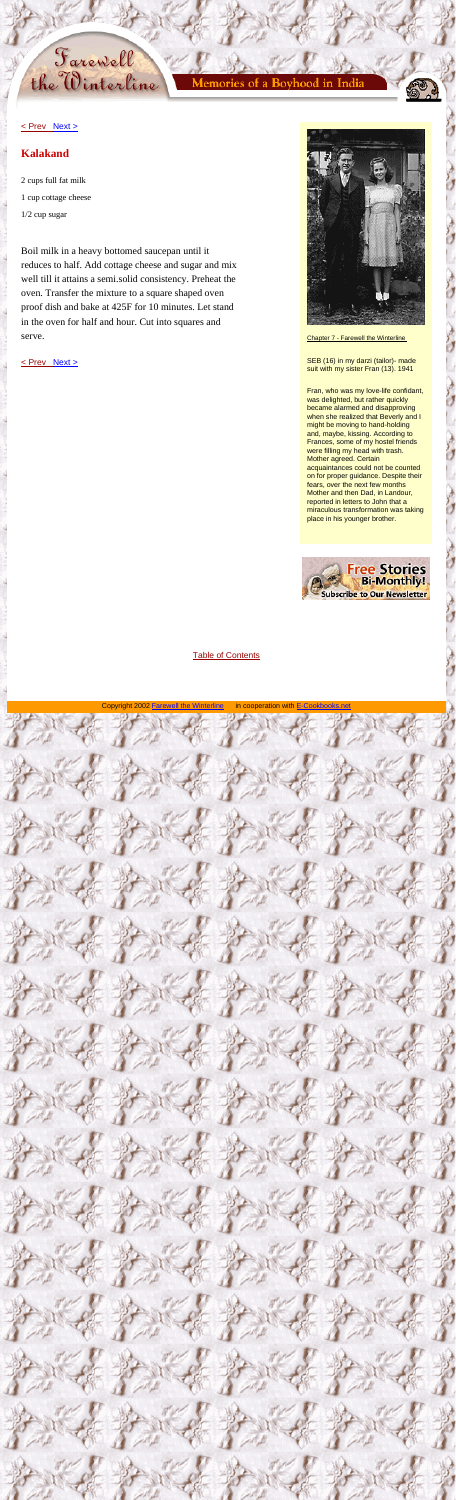<span id="page-24-0"></span>



### **Lamb Braised in Yogurt and Cream**

(Rogani Gosht) 1 cup plain yogurt 1 cup heavy cream 2 medium onions, coarsely chopped 1/4 cup blanched almonds 2 tablespoons chopped fresh ginger 2 tablespoons ground coriander 1 tablespoon ground cardamom Salt and freshly ground pepper to taste 2 lb. boneless lean lamb, cut into 2.inch pieces 1 to 2 lb. potatoes, peeled and quartered

Combine all ingredients except the lamb and potatoes in an electric blender or food processor and process until smooth. Put the yogurt mixture and the lamb into a large, heavy pot (preferably nonstick) and bring to a boil over moderate heat. Reduce the heat and simmer tightly covered for 2 hours.

Check the stew and stir frequently, adding milk or water as needed if the sauce becomes too thick. Add the potatoes and continue cooking until tender, 30 to 45 minutes.

[< Prev](#page-23-0) [Next >](#page-25-0)

[Table of Contents](#page-2-0)

in cooperation with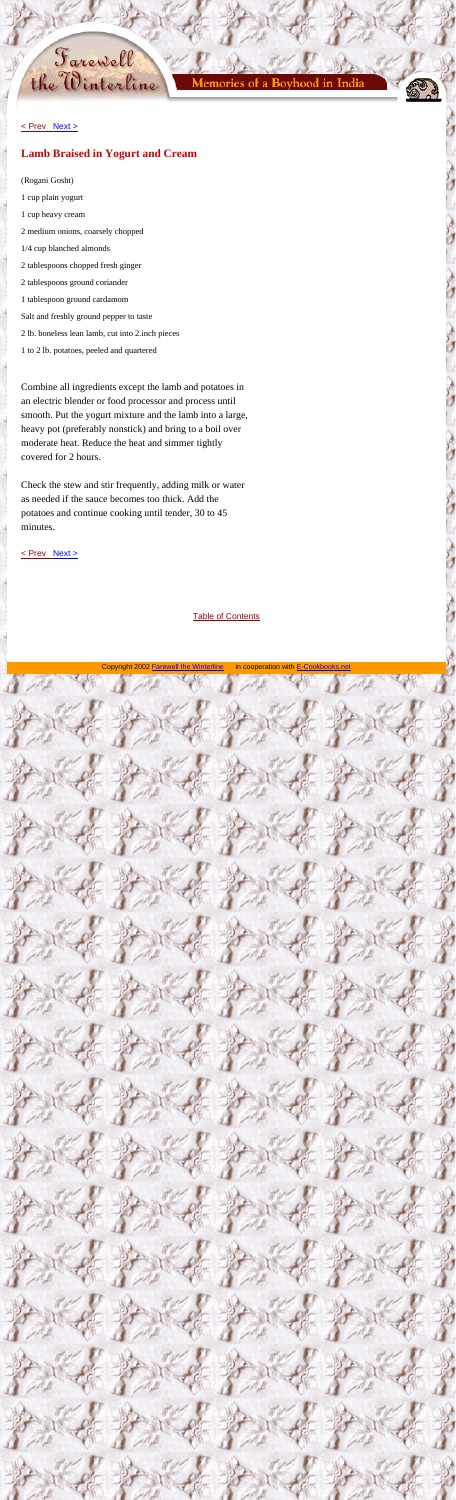<span id="page-25-0"></span>Farewell<br>the Winterline



#### [< Prev](#page-24-0) [Next >](#page-26-0)

## **Mango Chutney**

1/4 cup refined oil 1 teaspoon mustard seeds 1/2 teaspoon turmeric powder 1 1/2 kg. raw mango 1/2 teaspoon salt 1 cup water, 5 cups sugar

Skin the mangoes. Remove the seeds and cut the mangoes into small pieces. Keep them aside. Heat the oil in a pan. Sprinkle the mustard seeds into the oil.

Just as the seeds start to crack, add the turmeric powder, salt and mango pieces into the pan.

Stir them thoroughly and add the water. Allow the whole thing to come to a boil. Add sugar to it and continue boiling. The chutney will be thickening. In the process continuous stirring is a must. When the chutney becomes thick remove the pan from burner. Let it cool to normal temperature. Refrigerate and serve cold.

[< Prev](#page-24-0) [Next >](#page-26-0)



[Chapter 8 - Farewell the Winterline](http://www.greyvisual.com/winterline/Contents/Chap8/chap8.html) 

**P-38H** similar to the bombers used in India during WWII.



[Table of Contents](#page-2-0)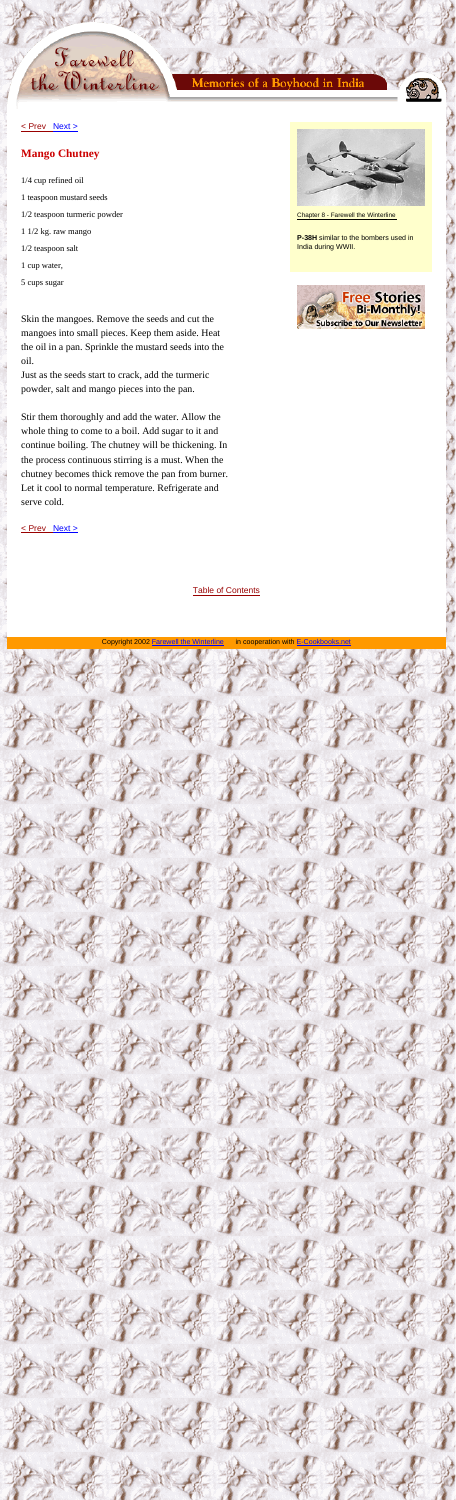### **Masala Parathas**

<span id="page-26-0"></span>Farewell<br>the Winterline

1 cup wheat flour 1/2 cup rice or all.purpose flour 1 onion 1 carrot 3 to 4 cabbage leaves Cayenne Pepper to taste 1 jalapeno or serrano pepper 1 potato 4 green chiles 1/2 teaspoon grated fresh ginger 5 tablespoons vegetable oil 1/4 teaspoon turmeric powder Salt to taste

Finely chop all the vegetables either in a chopper or by hand in a large plate. You may even grate them if a chopper is not available. Add the flours, 2 tablespoons oil, salt, cayenne, turmeric and knead to a very stiff dough. Do not keep the dough for long after kneading, or it will become gooey and soft. This would make it difficult to roll the parathas.

Divide into 3 parts. Roll into 5.inch rounds. Shallow fry on a hot griddle (tawa) on both sides until golden brown using the remaining oil. Eat hot or carry away for later, with sauce, tamarind or onion chutney.

[< Prev](#page-25-0) [Next >](#page-27-0)

[Table of Contents](#page-2-0)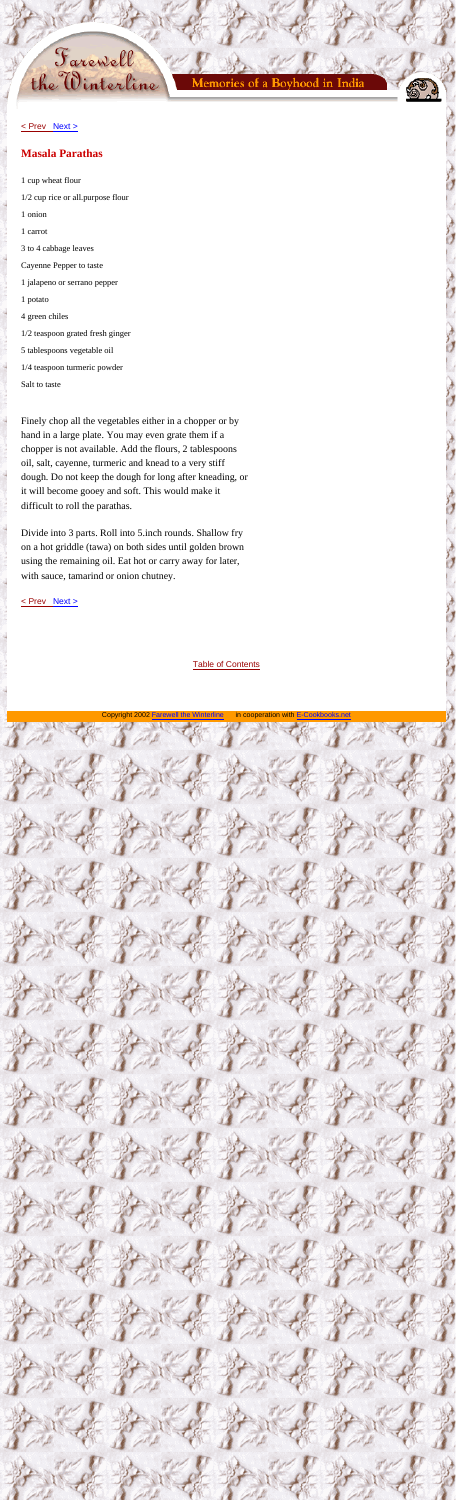<span id="page-27-0"></span>



### **Masoor Dhal & Onions**

(Mushoor dhal pyaj phoron diye) 2/3 cup masoor dhal 1 tbsp. oil 1 large onion, sliced 1 tsp. turmeric powder 2 tsp. salt or to taste

Pre.cook the lentils using three cups of water. Heat oil in a saucepan and fry the onions for five minutes, stirring constantly. Add the lentils and another three cups of water and turmeric powder, heat till the mixture starts boiling, season with salt and turn off the heat.

THE STATES HILLIARY CENETER

[Chapter 8 - Farewell the Winterline](http://www.greyvisual.com/winterline/Contents/Chap8/chap8.html) 

Along with the increased American military presence in India was the need for cemeteries for the U.S. casualties. Four to five thousand Americans were buried at the Kalaikunda.



[< Prev](#page-26-0) [Next >](#page-28-0)

[Table of Contents](#page-2-0)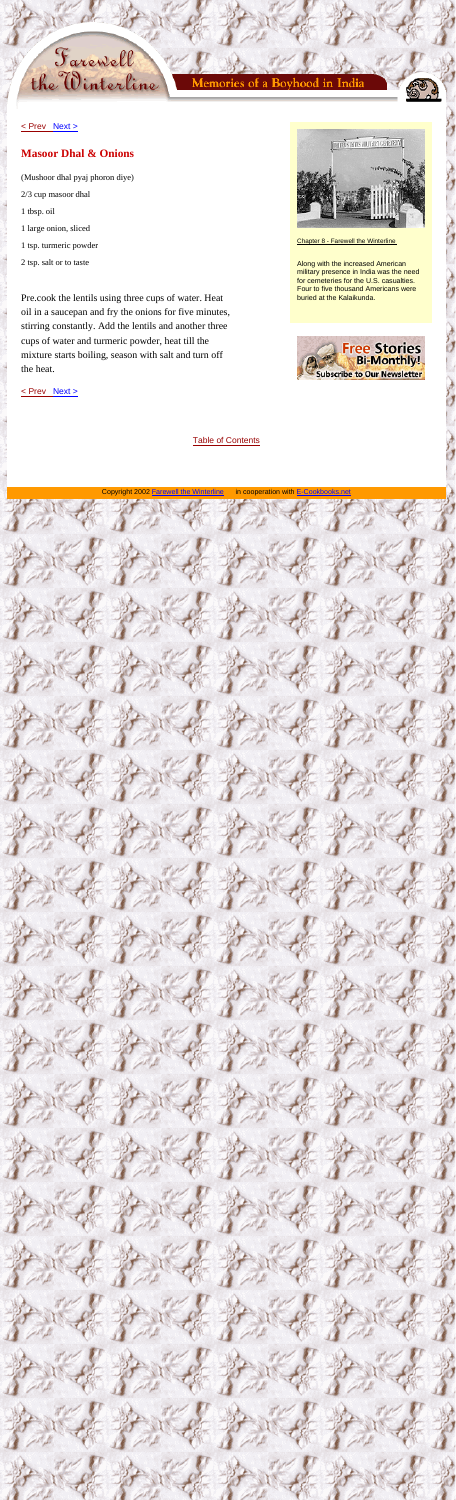<span id="page-28-0"></span>



#### **Naan**

4 cups all.purpose flour 1 Tablespoon sugar 1 Tablespoon double.acting baking powder 1/4 teaspoon baking soda 1/2 tsp salt 2 eggs 1 cup milk 4 to 6 teaspoons ghee or melted butter

Combine the dry ingredients in a large mixing bowl and stir until the ingredients are thoroughly mixed. Make a well in the center of the mixture and add the eggs, stirring them into the mixture. Add the milk in a thin stream (or a little at a time if you only have two hands), and stir until all the ingredients are well combined.

Gather the dough into a ball and knead for about 10 minutes, adding a little flour as needed to prevent sticking, until the dough is smooth and can be gathered into a soft, somewhat sticky ball. Moisten your hands with a teaspoon of ghee, rub it over the ball of dough, and place it in a bowl. Drape a kitchen towel over the bowl and allow to sit at room temperature for about 3 hours.

Arrange the bread â<del>©</del>eleaves†side by side on the preheated baking sheets and bake them for about 6 minutes, or until they are firm to the touch. Slide them under the broiler for a minute or so to brown the tops lightly. Serve warm or at room temperature.

Place two ungreased baking sheets in the oven and preheat the oven and the sheets to 450F. Divide the dough into 6 equal pieces and flatten each into a tear drop, or leaf shape about 6 inches long and 31/2 inches across at its widest point. Use your fingers to do this, and moisten them with ghee as needed to prevent the dough from sticking. The ghee also assures the proper texture of the bread, so moisten your fingers with it even if the

dough is not sticky.

[< Prev](#page-27-0) [Next >](#page-29-0)

[Table of Contents](#page-2-0)

Copyright 2002 [Farewell the Winterline](http://www.farewellthewinterline.com/) in cooperation with E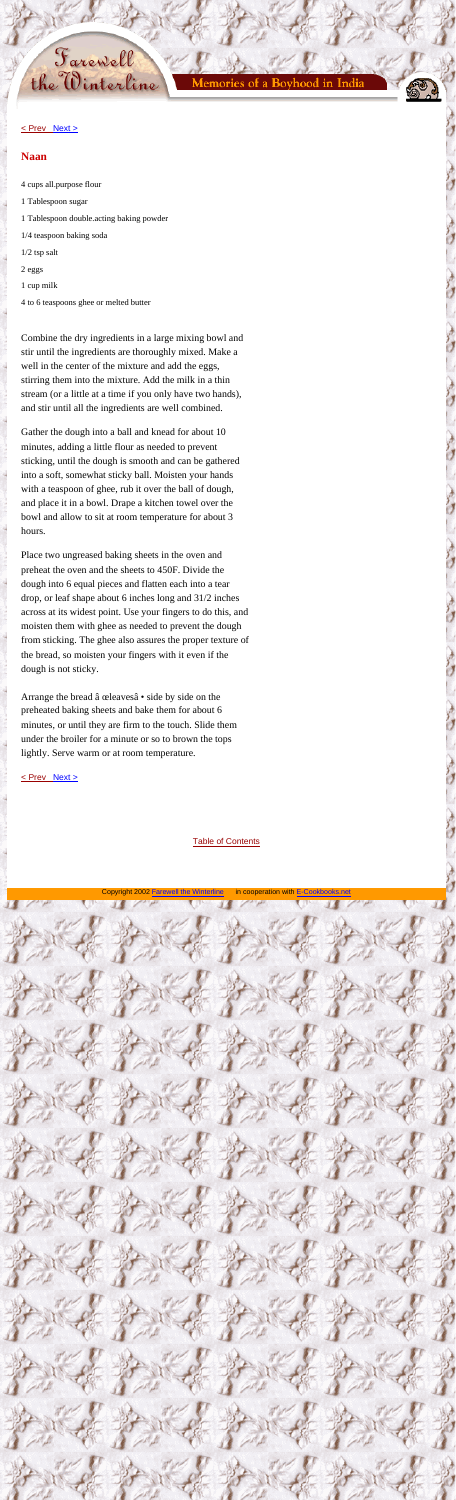<span id="page-29-0"></span>



### **Okra Curry**

(Masala Bhindi)

- 1 lb. okra, sliced lengthwise or chopped into small pieces.
- 2 onions, pureed
- 2 tsp. ginger paste
- 2 tsp. garlic paste
- 1 tsp. turmeric
- 1 tsp. chilli powder
- 1 tsp. cumin powder
- 1 tsp. coriander powder
- 1 potato, cubed
- 1 tsp. salt or to taste
- 1 large tomato, pureed
- 2 tbsp. oil

Heat oil in a non.stick frying pan (or skillet) and fry the onions, ginger and garlic, together with cumin and coriander powders and tomato for five minutes on medium low heat. Add potato, okra, turmeric and chilli powders and salt and cook on medium low heat for

half an hour.

[< Prev](#page-28-0) [Next >](#page-30-0)

[Table of Contents](#page-2-0)





[Chapter 9 - Farewell the Winterline](http://www.greyvisual.com/winterline/Contents/Chap9/chap9.html)

A few of the servicemen who signed the parsonage guestbook enjoying a musical evening.

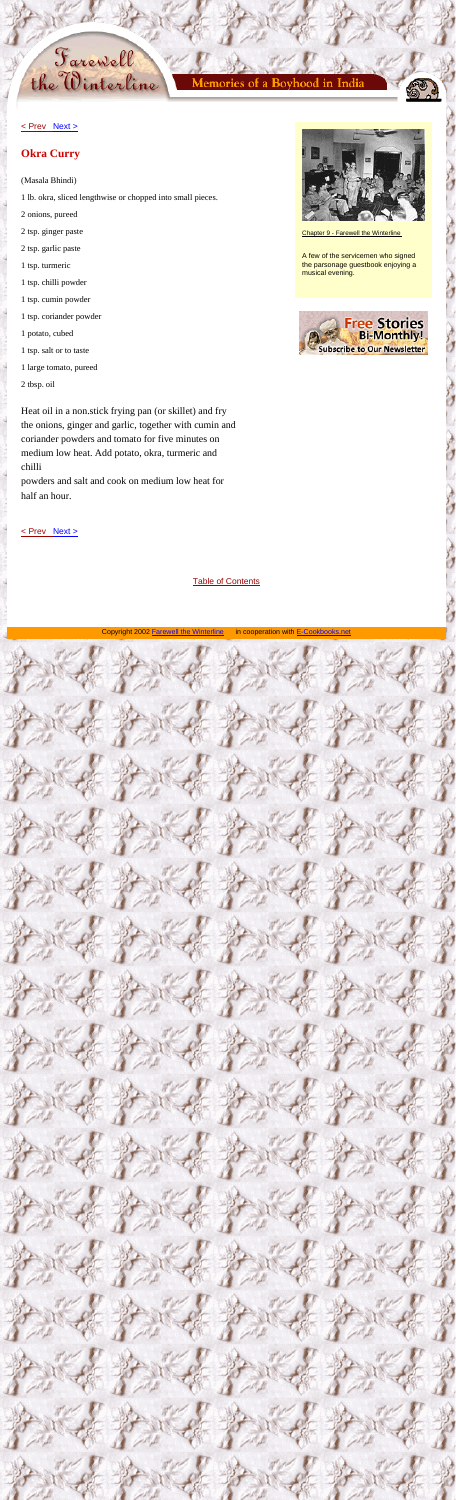<span id="page-30-0"></span>

hoc



[< Prev](#page-29-0) [Next >](#page-31-0)

### **Onion, Tomato & Cucumber Raita**

2 cups yogurt/curds Cilantro/coriander leaves 1 small onion, chopped fine 1 small cucumber, grated 1 small tomato, chopped fine 1 tsp. oil 1 tsp. mustard seeds Salt and pepper to taste

Mix the yogurt/curds, onions and tomatoes, cilantro/ coriander leaves, cucumber, salt and pepper. Fry the mustard seeds in oil and add to the mixture. Serve.

[< Prev](#page-29-0) [Next >](#page-31-0)

[Table of Contents](#page-2-0)

Copyright 2002 [Farewell the Winterline](http://www.farewellthewinterline.com/) in cooperation with E-Cookbooks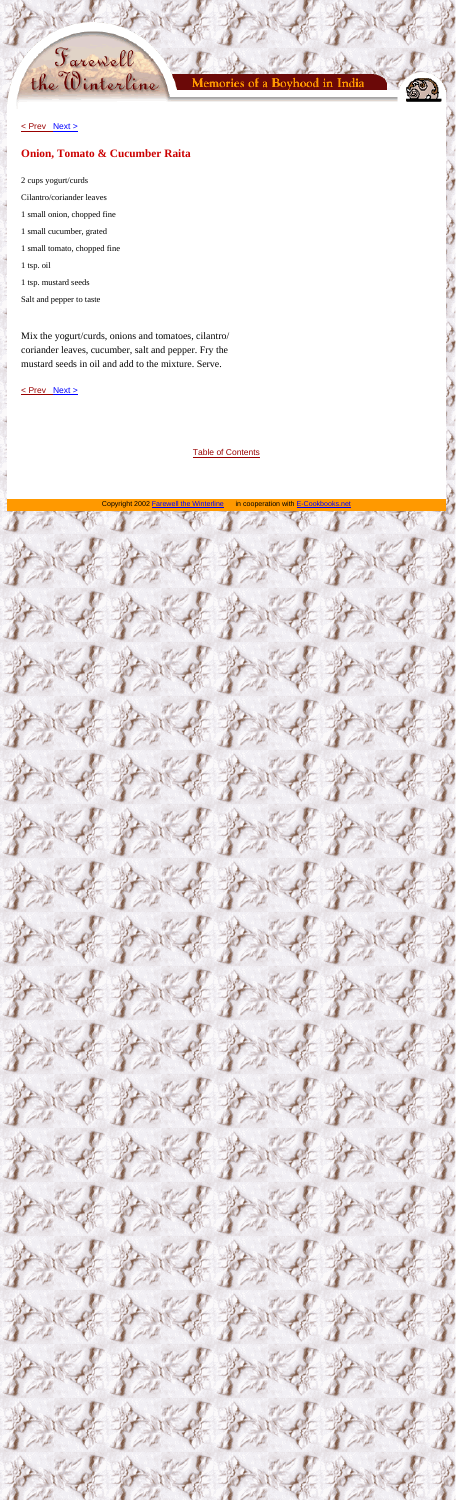

### **Paneer Cheese**

12 cups whole milk 2 teaspoon salt 1/4 teaspoon cumin seed, crushed 1/3 cup lemon juice

<span id="page-31-0"></span>Farewell

the Winterline

In a 5.quart Dutch oven bring milk, salt and cumin seed just to boiling; reduce heat. Simmer, uncovered, for 5 minutes. Remove from heat. Stir in lemon juice. Let stand 15 minutes.

Line a large strainer or colander with several layers of pure cotton cheesecloth. Strain mixture; discard liquid. Gently squeeze the cheesecloth to remove as much

liquid from the curds as possible. Wrap cloth around curds. Place wrapped curds in a large strainer or colander and put a weighted bowl on top to help press out any additional liquid. Let stand, covered, in the refrigerator for at least 15 hours.

Remove curds. Discard liquid. Form curds into a flat rectangle or press into a large bowl to shape. Refrigerate, covered with plastic wrap, until well chilled. Store in refrigerator, tightly wrapped, for up to 3 weeks. Yields about 1 pound.



[Chapter 9 - Farewell the Winterline](http://www.greyvisual.com/winterline/Contents/Chap9/chap9.html) 

Dr. Whitcomb examing a patient while squatting on the floor in the Indian manner.

#### **Dr. Whitcomb specialized in**

**cataract removals**, restoring sight to villagers in a way that to them seemed to be miraculous! I had never seen anything as moving as an incident which happened in the operating room one afternoon. An old villager was on the operating table. His relatives squatted along the wall, watching. After removing the cataract, Dr. Whitcomb held two fingers in front of the patient's face, and asked, in Hindi, *"How many*?" The old man began to tremble. "*Two*," he said and realizing that he could see, began fumbling for Dr. Whitcomb's hand to kiss it. The family rushed forward to touch the doctor's feet in a gesture of profound gratitude. I felt like joining them! Dr. Whitcomb kept all of the old cataracts, hundreds of them, in a glass "trophy" jar.



[< Prev](#page-30-0) [Next >](#page-32-0)

[Table of Contents](#page-2-0)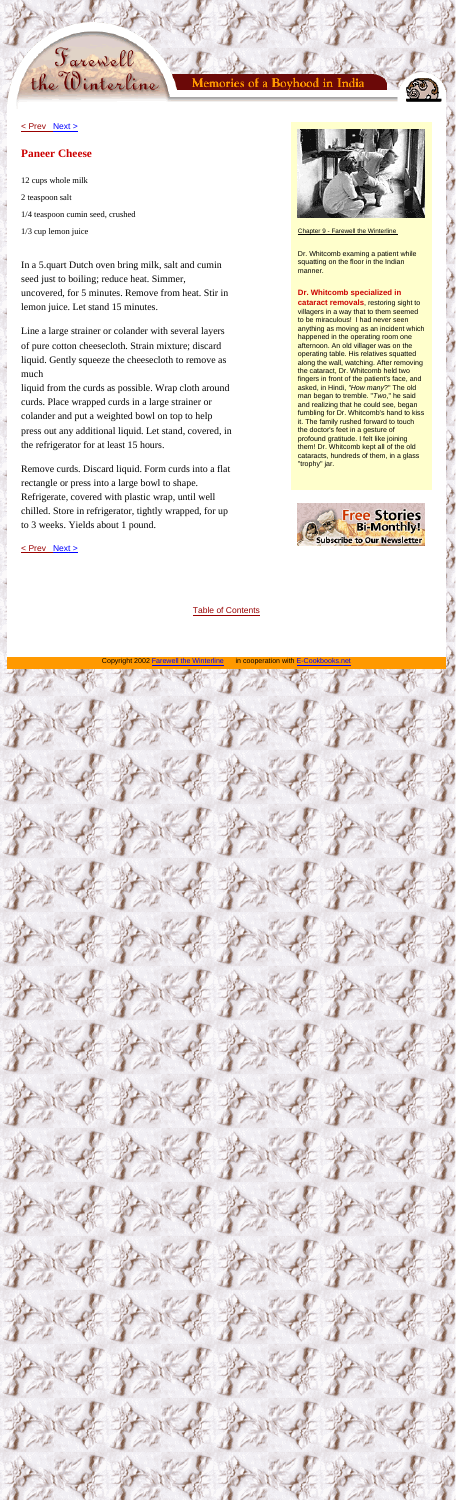<span id="page-32-0"></span>



### **Peas Pulao**

1 1/4 cup uncooked rice 1 tsp. turmeric powder 1 tsp. chilli powder 1 tsp. each cumin and mustard seeds 1 tsp. salt or to taste Cilantro/coriander leaves 1 tbsp. oil For the peas: 1 lb. shelled green peas 1 tsp. ginger paste 1 tsp. garlic paste 1 tsp. turmeric powder 1 tsp. chilli powder 1 tsp. cumin seeds 1 tsp. salt or to taste Cilantro/coriander leaves 1 tbsp. oil

Heat oil in a heavy bottomed saucepan and fry the cumin and mustard seeds for one minute. Add rice, turmeric and chilli powders and salt together with two and a half cups of lukewarm water, cover with the lid and cook on medium low heat for half an hour.

While the rice is cooking, heat oil in a non.stick frying pan (or skillet) and fry the cumin seeds, together with ginger and garlic, for five minutes. Add green peas, turmeric and chilli powders and salt together with half a cup of lukewarm water and cook on medium low heat for fifteen minutes. Garnish with cilantro/coriander leaves. When the rice is done, mix the peas and garnish with cilantro/coriander leaves.

[< Prev](#page-31-0) [Next >](#page-33-0)

[Table of Contents](#page-2-0)

Copyright 2002 [Farewell the Winterline](http://www.farewellthewinterline.com/) in cooperation with E

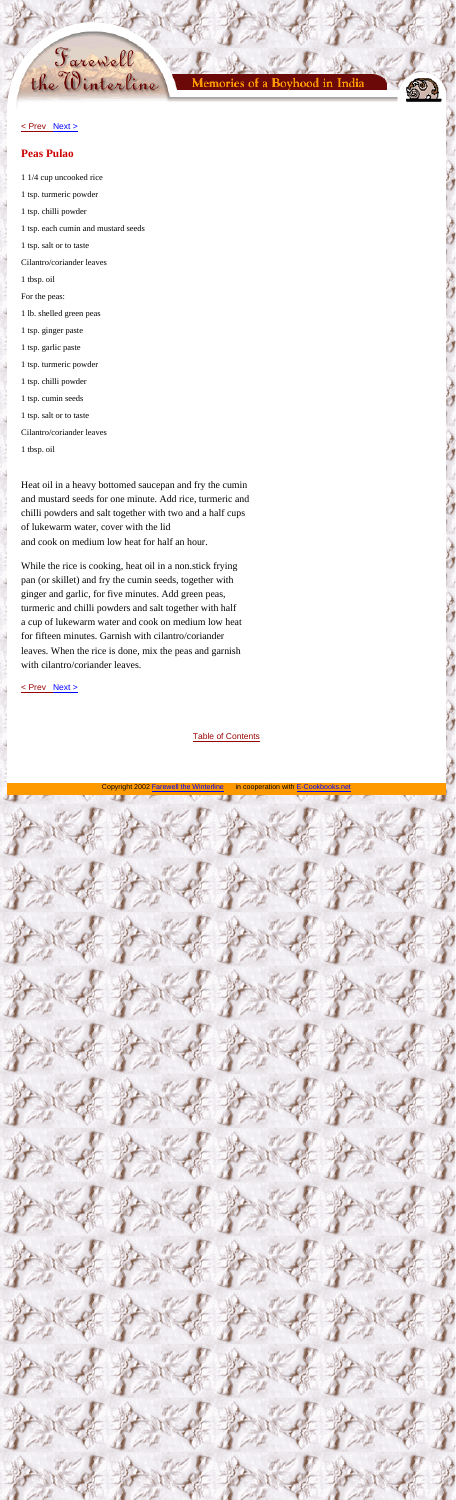### **Poha**

2 cups flattened rice (poha) available at any Indian grocery store. 2 cups water 1 potato, chopped small 2 tablespoons ghee 1 onion, chopped fine 1/4 cup groundnuts (raw peanuts) 1/2 teaspoon turmeric (just enough to color the rice) 1/2 teaspoon mustard seeds Lemon juice, to taste Salt and pepper

<span id="page-33-0"></span>Farewell<br>the Winterline

Soak the flattened rice (poha) in water and set aside. In a large round.bottomed frying pan, heat the ghee till very hot. Add mustard seeds, onion, potato and groundnuts. When the mustard seeds are tender, cover with water and cook till potato and groundnuts are tender.

Drain off any excess water from the soaked rice. Add the turmeric to the ricetill it  $âE$ <sup>M</sup>s a nice golden yellow. Add the rice to the frying pan and mix with the potato.onion mixture until hot. Add salt, pepper and lemon juice to your taste.

#### [< Prev](#page-32-0) [Next >](#page-34-0)

[Table of Contents](#page-2-0)

Copyright 2002 [Farewell the Winterline](http://www.farewellthewinterline.com/) in cooperation with [E-Cookbooks.net](http://www.e-cookbooks.net/)

OU are one of the privi

#### [Chapter 10 - Farewell the Winterline](http://www.greyvisual.com/winterline/Contents/Chap10/chap10.html)

**[A warning leaflet given to all](http://www.greyvisual.com/winterline/Contents/Chap10/chap10.html) [ship passengers](http://www.greyvisual.com/winterline/Contents/Chap10/chap10.html)**, cautioning us about the dangers of discussing ship movements with others.



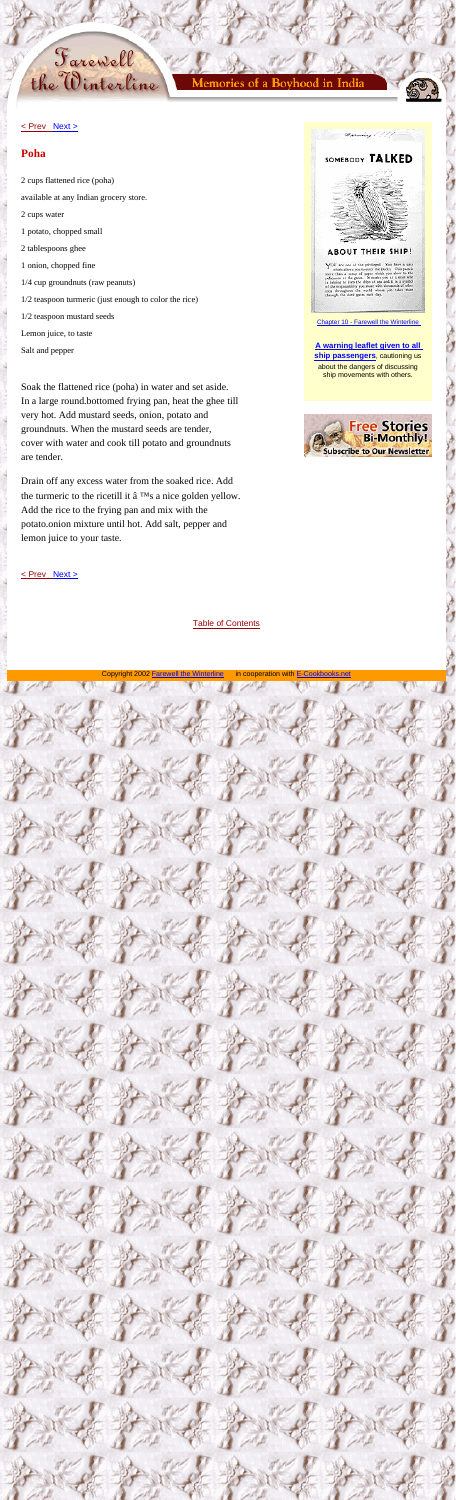## **Prawn Patia**

1/2 teaspoon salt

- 1 teaspoon ground cumin
- 1 teaspoon crushed dried red chillies

<span id="page-34-0"></span>Farewell

the Winterline

- 4 tablespoons groundnut oil
- 1 capsicum, chopped small
- 2 large onions, sliced
- $1/2$  †ginger, finely chopped
- 3 cloves garlic, finely chopped
- 4 fresh chillies, finely chopped
- 1 lb. prawns, peeled
- 1/2 teaspoon turmeric
- 1.14 oz. can of plum tomatoes,
- drained and roughly chopped

water

Heat the salt, cumin and dried chillies in a heavy frying pan over a high heat for 1 minute. Keep the spices moving. Add the oil. Lower the heat and add the onion and capsicum. Cook for a few minutes until the onions are soft.

Add the ginger, garlic and chillies. Stir for another minute. Add prawns, turmeric and tomatoes. If the mixture is too thick add a little water. Simmer until prawns are cooked through.

[< Prev](#page-33-0) [Next >](#page-35-0)

[Table of Contents](#page-2-0)

Copyright 2002 [Farewell the Winterline](http://www.farewellthewinterline.com/) in cooperation with E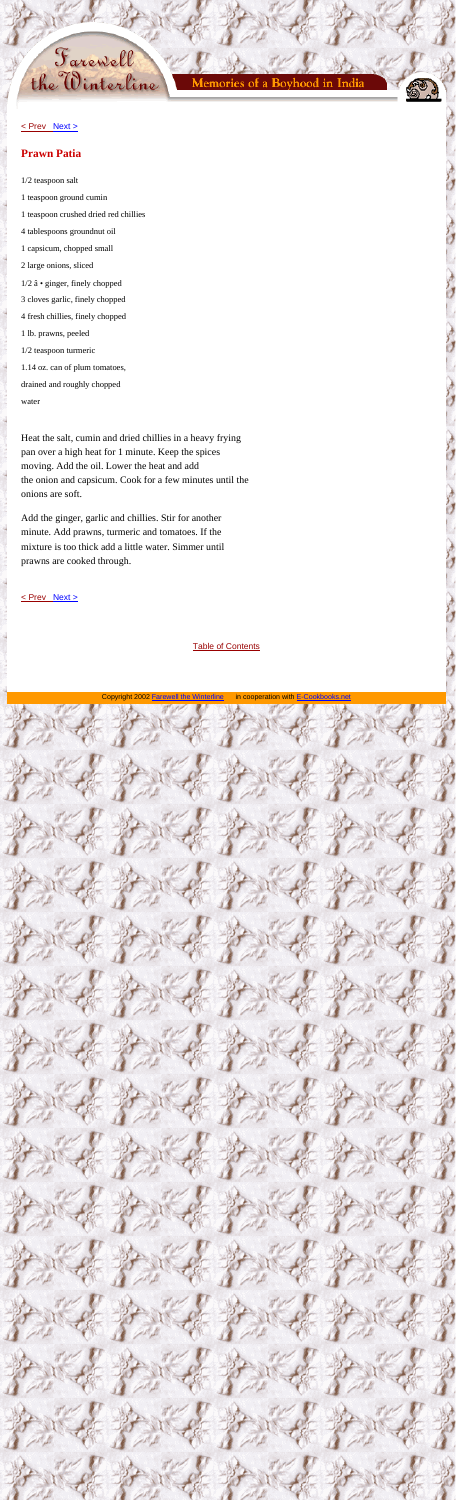<span id="page-35-0"></span>



### **Rice Pudding**

(Payesh)

1/2 gallon full fat milk

2 cups cooked rice

1 cup raisins

1/2 cup sugar

Boil milk in a heavy bottomed saucepan until it reduces to half. The key to this dessert is vigilant, constant stirring to ensure that the contents do not stick to the bottom of the vessel. Add cooked rice, raisins and sugar and mix well till it attains a thick sticky consistency

### [< Prev](#page-34-0) [Next >](#page-36-0)

#### **[Then just before midnight on](http://www.greyvisual.com/winterline/Contents/Chap11/chap11.html)  [June 15th our ship anchored](http://www.greyvisual.com/winterline/Contents/Chap11/chap11.html) [in the Lower Bay](http://www.greyvisual.com/winterline/Contents/Chap11/chap11.html)** of New York

harbor. The lights of the city, not yet blacked out (as they undoubtedly should have been), brightened up the night sky. Our journey begun two and a half months earlier and covering some 22,000 miles was safely over. In a spontaneous collective act the passengers on deck, who were mostly missionaries, sang the Doxology together. It starts with the words, "Praise God, from Whom all blessings flow!" Our relief and gratitude for a safe arrival were certainly deeply felt and sincerely expressed.

 June 16th was the day of debarkation and dispersal at the Hudson River pier. First off were the POWs. Then came the FBI and Naval Intelligence interviews, each thirty minutes long, conducted in alphabetical order. The Supplees and Tituses waited until 6:30 pm for theirs. "Amstutz" and "Brush" were among the first. Not the ideal circumstances under which to say good-bye, but we managed.



[Table of Contents](#page-2-0)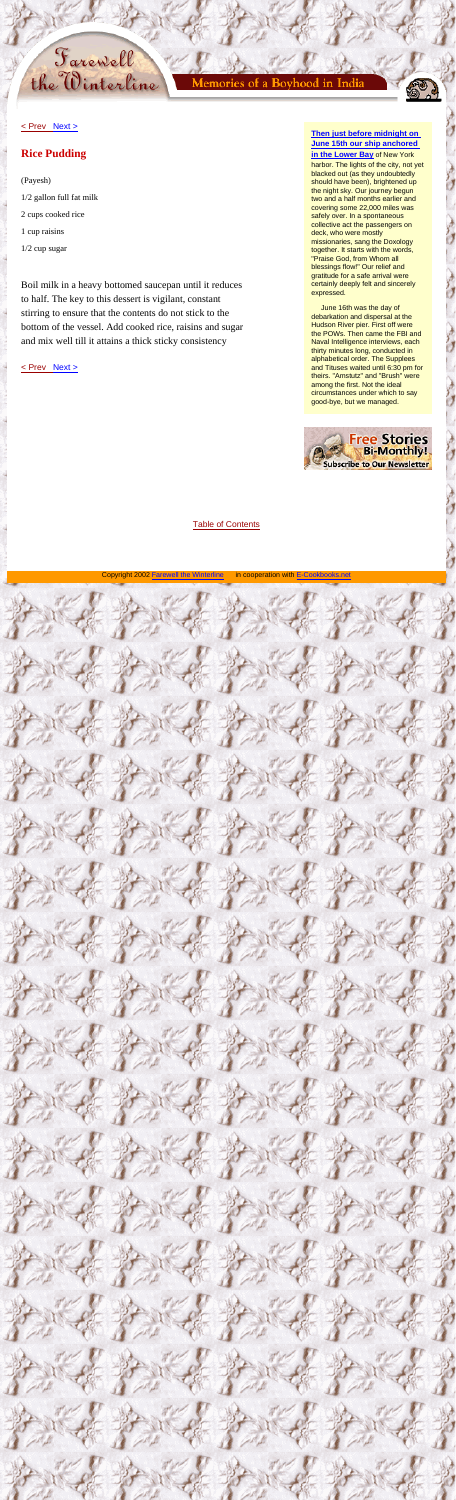<span id="page-36-0"></span>



### **Saffron Pilaf**

#### (Zaffarani Pullao)

2 cups long.grain rice, preferably Basmati 3 to 4 fresh ripe peaches, or 1 (16 oz.) can peaches in syrup, drained 6 tablespoons ghee or vegetable oil 1/4 cup slivered blanched almonds 1/4 cup unsalted pistachios 1 medium onion, finely chopped 1 (3.inch long) cinnamon stick 1 cup milk 1/4 cup seedless raisins 1/2 teaspoon ground cardamom 1/2 teaspoon powdered saffron Salt, to taste

Soak the rice in 3 cups cold water for 30 minutes. Drain the rice, reserving the water, and set aside. Cut the peaches lengthwise into 1/2.inch slices. Heat the ghee or oil in a large saucepan over moderate heat and saute the peach slices until golden on both sides, 3 to 4 minutes. Remove with a slotted spoon and drain on paper towels.

In the same ghee, saute the almonds until golden brown, about 2 minutes. Remove and drain. Repeat with the pistachios. Set the almonds and pistachios aside. Add the onion to the ghee remaining in the pan and saute until tender, about 3 minutes. Add the cinnamon stick and fry for 1 minute. Add the rice and stir constantly for 2 minutes, until the rice begins to brown and is thoroughly coated with the ghee. Add the reserved water, milk, raisins, cardamom, saffron and salt.

Bring to a boil, stirring occasionally to prevent the rice from sticking to the bottom of the pan. Reduce the heat to low and simmer covered for 10 minutes. Remove from the heat and allow to sit covered for 15 minutes. Fluff the rice with a fork, remove and discard the cinnamon stick, and transfer to a serving platter.

Surround the rice with the reserved peach slices and sprinkle with the almonds and pistachios.

[< Prev](#page-35-0) [Next >](#page-37-0)

[Table of Contents](#page-2-0)

Copyright 2002 [Farewell the Winterline](http://www.farewellthewinterline.com/) in cooperation with E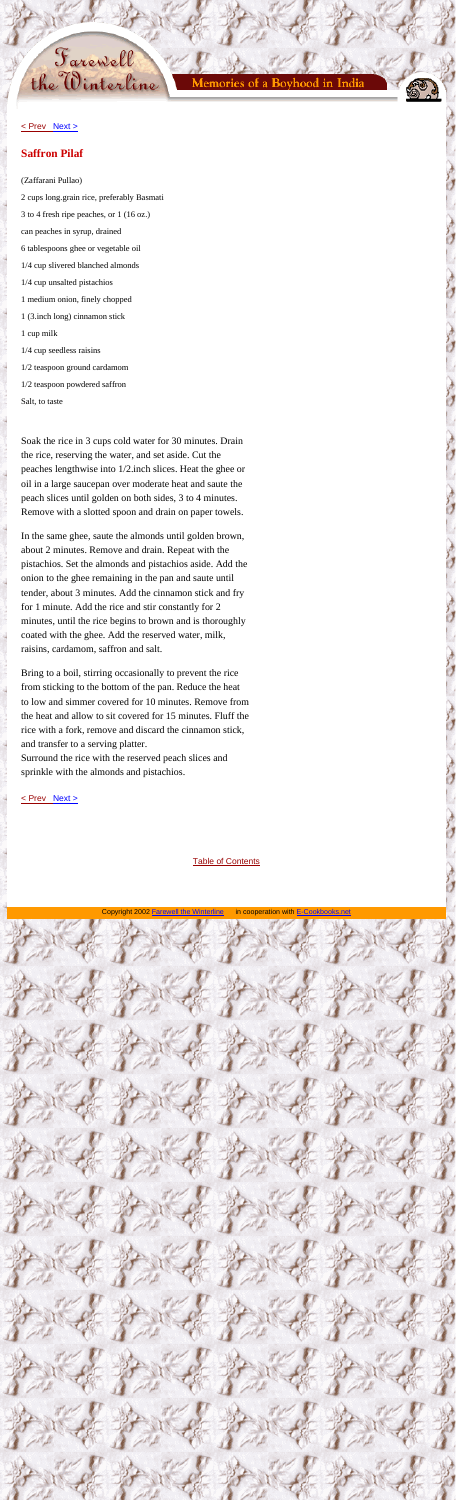<span id="page-37-0"></span>Farewell the Winterline

**Boyhood** 



#### [< Prev](#page-36-0) [Next >](#page-38-0)

### **Shrimp Curry**

#### (Jhinka Masala)

- 1 lb. shrimps, peeled and deveined
- 1 onion, pureed
- 1 tsp. ginger paste
- 1 tsp. garlic paste
- 1 tomato, pureed
- 1 tsp. turmeric powder
- 1 tsp. chilli powder
- 1 tsp. cumin powder
- 1 tsp. coriander powder
- 1 tsp. salt or to taste
- 1 tsp. lemon juice
- Cilantro/coriander leaves

1 tbsp. oil

Heat oil in a non.stick frying pan and fry the onion, tomato, ginger and garlic, together with cumin and coriander powders and cilantro/coriander leaves for five minutes on medium low heat. Add shrimp, turmeric and chilli powders and salt together with half a cup of lukewarm water and cook on medium low heat for twenty five minutes. Keep the pan covered with a lid. Stir well to let the shrimps blend with the spices. Season with lemon juice, garnish with cilantro/coriander before serving.

#### [< Prev](#page-36-0) [Next >](#page-38-0)

[Table of Contents](#page-2-0)





[From the Afterword of Farewell the Winterline:](http://www.greyvisual.com/winterline/Contents/Afterword/afterword.html)

"Padre" Edwin Brush welcomes worshippers at the New Year´s Eve "Watchnight" service at the Union Church, Khargpur-Bengal India. The scene was painted by Lewin Brown in 1940 as a nostalgic greeting card for my brother John, who was in college in Lewisburg, PA, USA.

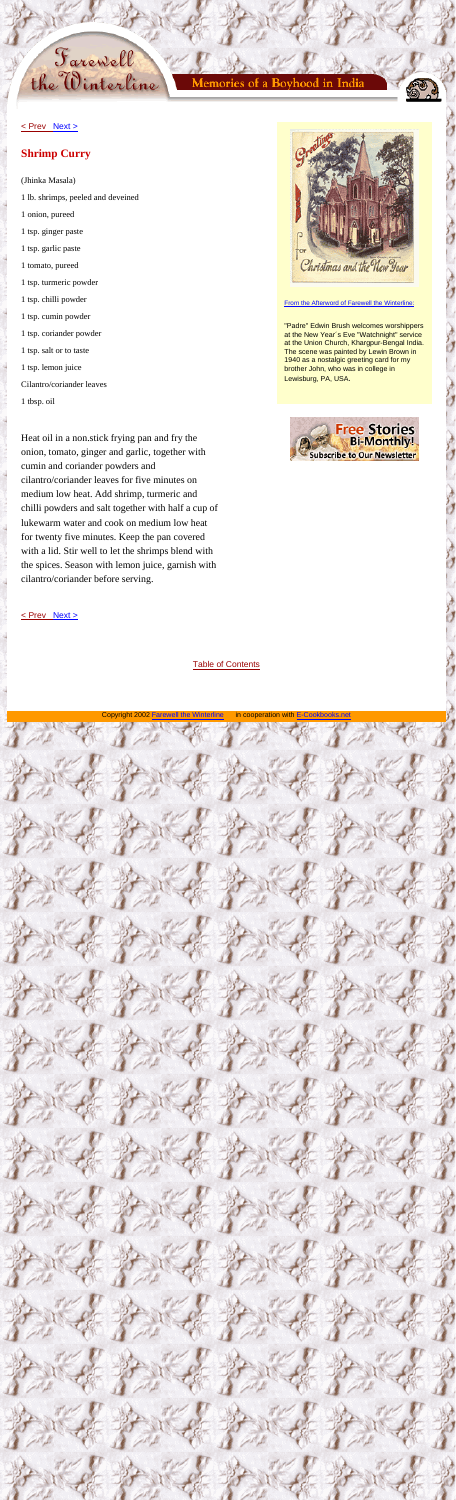<span id="page-38-0"></span>



### **Silken Chicken**

(Murgh Makhan) 1 stick butter 1 (3 lb.) chicken, skin removed and cut into 10 pieces 4 garlic cloves, halves 1 medium fresh hot green chile, seeded 1 (2.inch) piece ginger, peeled and coarsely chopped 2 cups finely chopped onions 8 cardamom pods, cracked 9 whole cloves 2 teaspoons cumin seeds 1 teaspoon chile powder (unspiced ground red chiles) 1 (1 1/2.inch) piece cinnamon stick 1 (16 oz.) can whole tomatoes, chopped, with juice 1/2 teaspoon salt 1/4 cup fresh coriander

Combine garlic, chile and ginger in a blender and process for 15 seconds. Add onions and process for 15 seconds. Add cardamom pods and cloves and process for 15 seconds. Set aside.

Heat 3 tablespoons of the butter in a large skillet until the foam subsides. Over medium heat brown half the chicken pieces on all sides. Transfer to a plate. Repeat with 3 more tablespoons butter and remaining chicken.

Add remaining butter and garlic/onion/spice mixture to pan and cook, stirring constantly, for 10 minutes or until liquid has evaporated. Add cumin seeds chile powder and cinnamon stick and cook for 2 minutes, stirring constantly. Add tomatoes, with their juice and salt.

Cook, stirring often, for 10 minutes. Add chicken and its

juices. Reduce heat to low. Cook covered for 30 minutes, until chicken is tender and sauce is thickened. Garnish with fresh coriander to serve.

[< Prev](#page-37-0) [Next >](#page-39-0)

[Table of Contents](#page-2-0)

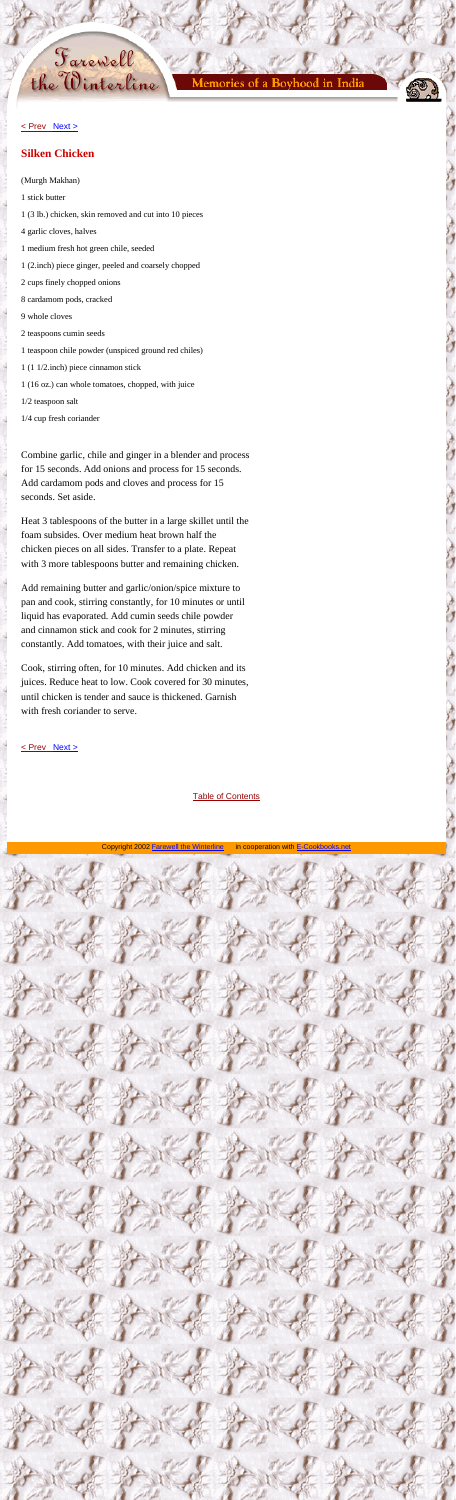<span id="page-39-0"></span>



### **Tandoori Chicken**

- 10 chicken drumsticks
- 2 tablespoons plain yogurt
- 2 tablespoons tomato paste
- 2 tablespoons fresh ginger, shredded
- 6 cloves garlic, ground
- 2 tablespoons lemon juice
- 2 tablespoons vinegar

Salt, to taste

- Red pepper, to taste
- Garam masala, to taste
- 2 tablespoons vegetable oil

Skin drumsticks and make cuts on the drumstick meat. Mix yogurt, tomato paste, ginger, garlic, lemon juice, vinegar, salt, pepper and garam masala. Marinate chicken in this paste for six hours. Preheat oven to 350oF and bake for 45 minutes.

 $\le$  Prev Next  $>$ 

#### [From the Afterword:](http://www.greyvisual.com/winterline/Contents/Afterword/afterword.html)

**Kharagpur (the standard modern spelling), the Union Church and house,** the station, the residential areas and the market are still there. But "Bengal Nagpur Railway" as a name has disappeared, having been replaced by the more prosaic "South Eastern

Railway." Contemporary Kharagpur's chief claim to fame is its elite Institute of Technology.

 Our seaside resort at Chandipur has been absorbed into a missile test range for the Indian navy. But the beautiful beach of our day is gone. It was destroyed by a Bay of Bengal cyclone in the early 1990s

.

 The wartime airfields (except for Chakulia and Kalaikunda), which half a century ago were busy with airmen and their planes, are abandoned. Their crumbled runways now mingle with the general historical detritus left by other exotic warriors who passed through India before them. The dead at Kalaikunda were transferred after the war, in accordance to the wishes of relatives, either home to the US or to the permanent American military cemetery at Carthage, Tunisia.



Now, approaching the sesquicentennial of its founding in 1854, Woodstock has transformed itself into an international school suited to the educational needs of the new India.



**Subscribe to Our Newsletter** 

#### [Table of Contents](#page-2-0)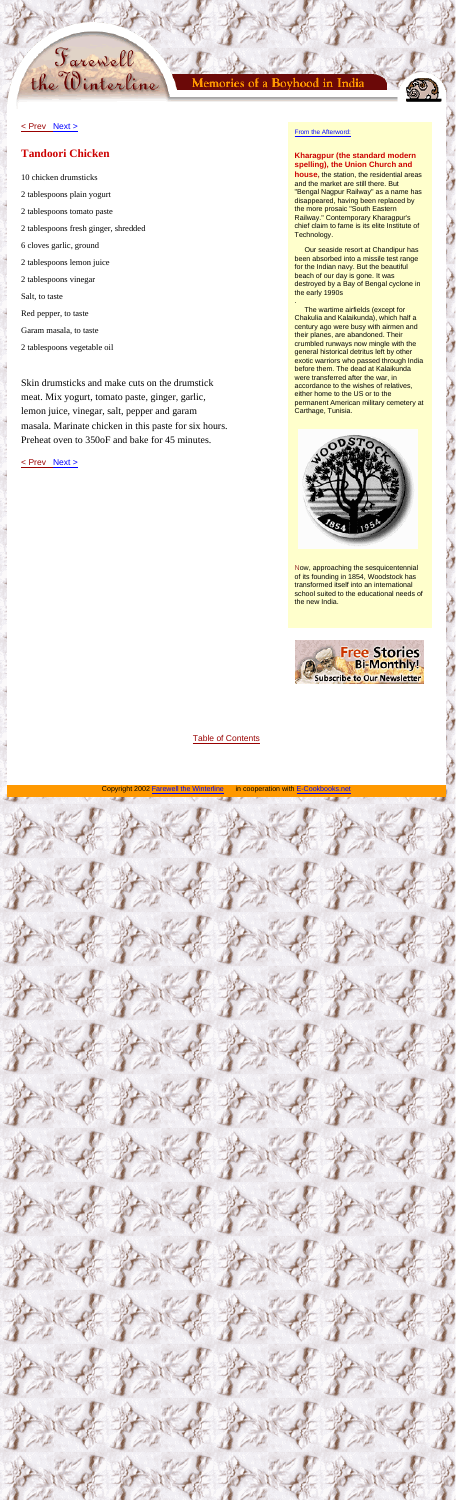<span id="page-40-0"></span>



### **Tomato Chutney**

(Tamatar Chutney) 1/4 cup vegetable oil 1/2 teaspoon cumin seeds 6 to 8 cloves garlic, coarsely chopped 4 to 6 green chiles, halved and seeded 1 lb. ripe tomatoes, coarsely chopped 1 teaspoon paprika Cayenne pepper, to taste Salt, to taste

Heat the oil in a skillet over high heat. Add the cumin seeds and fry for 10 seconds. Add the garlic and halved chiles and cook for 1 minute. Add the remaining ingredients and stir to combine.

Reduce the heat and simmer uncovered for 1 hour, stirring occasionally, until the tomatoes are reduced to a thick paste and the oil has separated. Cool and serve at room temperature. Will keep covered and refrigerated for 1 week, and frozen for several months. Makes about 1 cup.

[< Prev](#page-39-0) [Next >](#page-41-0)

[Table of Contents](#page-2-0)

Copyright 2002 [Farewell the Winterline](http://www.farewellthewinterline.com/) in cooperation with E-C